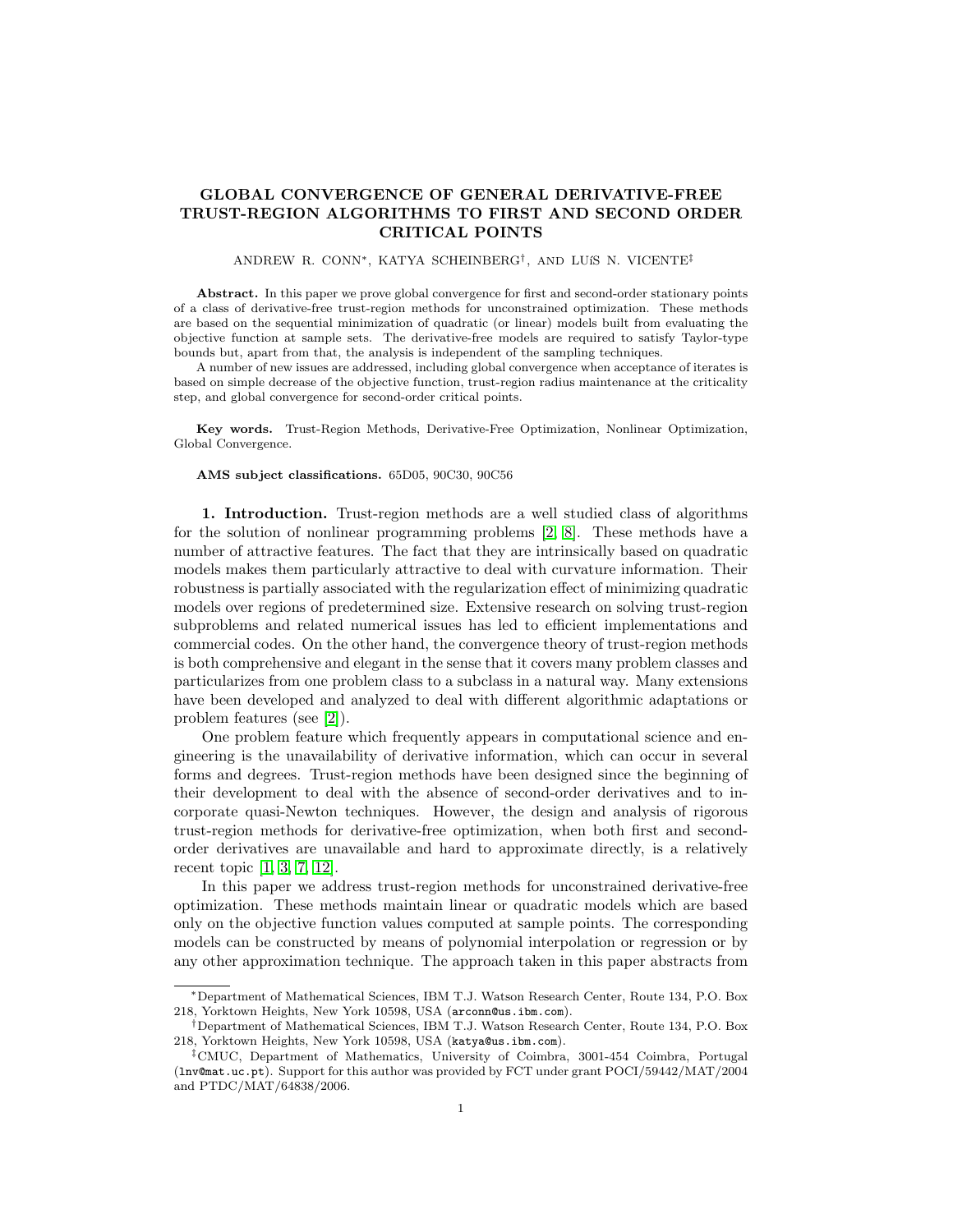the specifics of model building. In fact, it is not even required that these models are polynomial functions as long as Cauchy and eigenvalue decreases can be extracted from the trust-region subproblems. Instead, it is required that the derivative-free models have a uniform local behavior (possibly after a finite number of modifications of the sample set) similar to what is observed by Taylor models in the presence of derivatives. We call such models, depending on their accuracy, fully linear and fully quadratic. It is shown in [\[4,](#page-28-6) [5\]](#page-28-7) how such fully-linear and fully-quadratic models can be constructed in the context of polynomial interpolation or regression.

In recent years there have been a number of trust-region based methods for derivative-free optimization. These methods can be classified into two categories: the methods which target good practical performance, such as the methods in [\[7,](#page-28-4) [12\]](#page-28-5), and which, up to now, had no supporting convergence theory; and the methods for which global convergence was shown, but at the expense of practicality, such as described in [\[2,](#page-28-0) [3\]](#page-28-3). In this paper we are trying to bridge the gap by describing an algorithmic framework in the spirit of the first category of methods, while retaining all the same global convergence properties of the second category. We list next the features that make our algorithm closer to a practical one when compared to the methods in [\[2,](#page-28-0) [3\]](#page-28-3).

The trust-region maintenance in this paper is different from the approaches in derivative-based methods [\[2\]](#page-28-0). In derivative-based methods, under appropriate conditions, the trust-region radius becomes bounded away from zero when the iterates converge to a local minimizer [\[2,](#page-28-0) Theorem 6.5.5], hence, its radius can remain unchanged or increase near optimality. This is not the case in trust-region derivative-free methods. The trust region for these methods serves two purposes: it restricts the step size to the neighborhood where the model is assumed to be good, and it also defines the neighborhood in which the points are sampled for the construction of the model. Powell in [\[12\]](#page-28-5) suggests to use two different trust regions, which makes the method and its implementation more complicated. We choose to maintain only one trust region. However, it is important to keep the radius of the trust region comparable to some measure of stationarity so that when the measure of stationarity is close to zero (that is the current iterate may be close to a stationary point) the models become more accurate, a procedure that is accomplished by the so-called criticality step [\[3\]](#page-28-3). The update of the trust-region radius at the criticality step forces it to converge to zero, hence defining a natural stopping criterion for this class of methods.

Another feature of our algorithm is the acceptance of new iterates that provide simple decrease in the objective function, rather than a sufficient decrease. This feature is of particular relevance in the derivative-free context, especially when function evaluations are expensive. As in the derivative case [\[9\]](#page-28-8), the standard liminf-type results are obtained for general trust-region radius updating schemes. In particular, it is possible to update the trust-region radius freely at the end of successful iterations (as long as it is not decreased). However, to derive the classical lim-type global convergence result  $[13]$  (see also  $[2,$  Theorem  $6.4.6]$ ) an additional requirement is imposed on the update of the trust-region radius at successful iterations, to avoid a cycling effect of the type described in [\[14\]](#page-28-10). But, because of the update of the trust-region radius at the criticality step mentioned in the previous paragraph, such provisions are not needed to achieve lim-type global convergence to first-order critical points even when iterates are accepted based on simple decrease. (We point out that a modification to derivative-based trust-region algorithms based on a criticality step would produce a similar lim-type result. However, forcing the trust-region radius to converge to zero may jeopardize the fast rates of local convergence in the presence of derivatives.)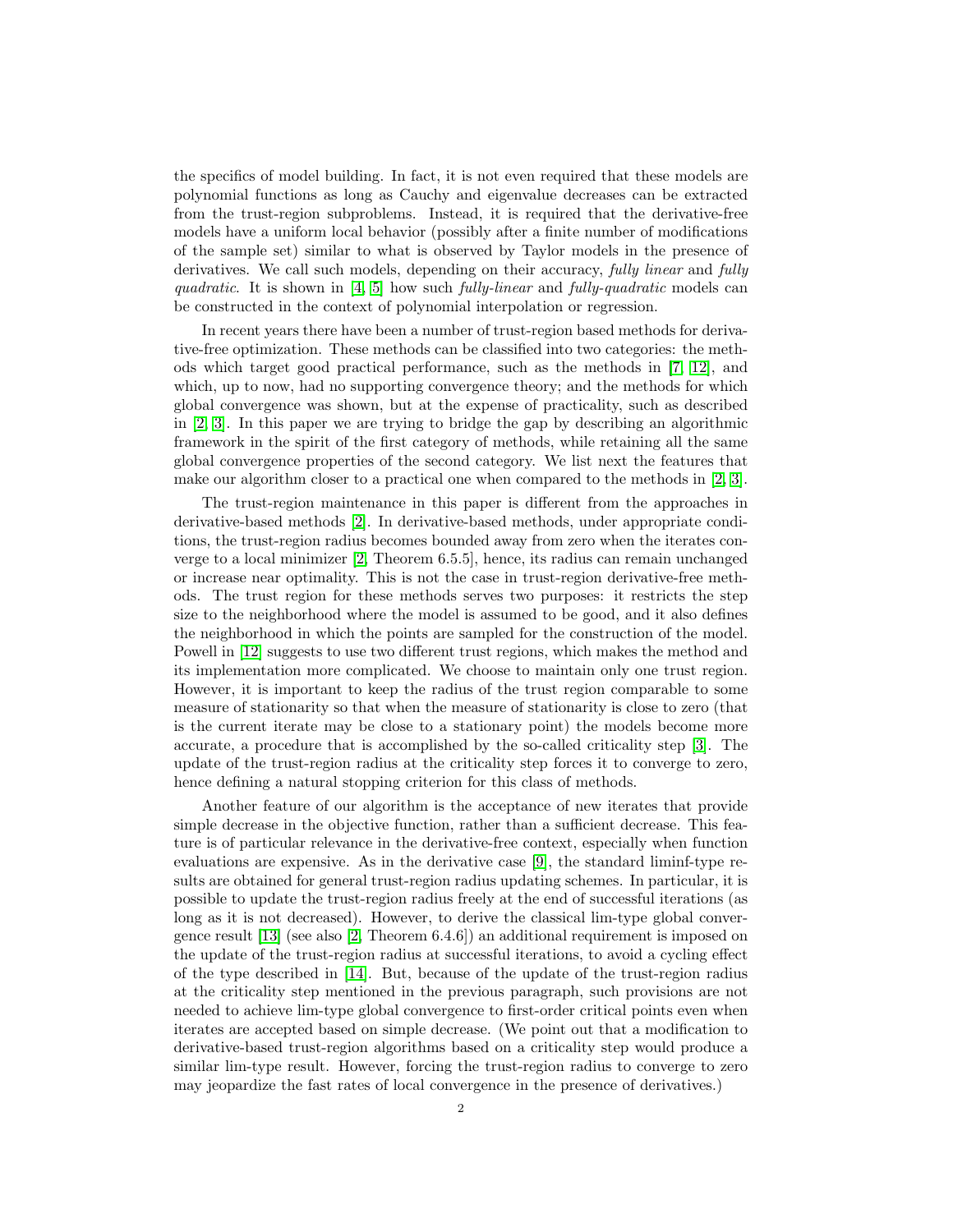In our framework it is possible to make steps, and for the algorithm to progress, without insisting that the model is made fully linear or fully quadratic on *every* iteration. In contrast with [\[2\]](#page-28-0) and [\[3\]](#page-28-3), we only require (i) that the models can be made fully linear or fully quadratic during a finite, uniformly bounded, number of iterations and (ii) that if a model is not fully linear or fully quadratic (depending on the order of optimality desired) in a given iteration then the new iterate can be accepted as long as it provides decrease in the objective function (sufficient decrease for the lim-result). This modification slightly complicates the convergence analysis, but it reflects much better the typical implementation of a trust-region derivative-free algorithm.

As far as we are aware, we provide the first comprehensive analysis of global convergence of trust-region derivative-free methods to second-order stationary points. It is mentioned in [\[2,](#page-28-0) Pages 321–322] that such analysis can be simply derived from the classical analysis for the derivative-based case. However, as we remarked above, the algorithms in [\[2,](#page-28-0) [3\]](#page-28-3) are not as close to a practical one as the one suggested here and, moreover, the details of adjusting a 'classical' derivative-based convergence analysis to the derivative-free case are not as trivial as one might expect, even without the additional 'practical' changes to the algorithm. We observe, for instance, that it is not necessary to increase the trust-region radius on every successful iteration, as it is done in classical derivative-based methods to ensure lim-type global convergence to secondorder critical points (even when iterates are accepted based on simple decrease of the objective function). In fact, in the case of the second-order analysis, the trust region needs to be increased only when it is much smaller than the measure of stationarity, to allow large steps when the current iterate is far from a stationary point and the trust-region radius is too small.

The trust-region framework we propose and analyze is sufficiently general to cover a wide class of derivative-free methods. The focus of the paper, however, is on global convergence (convergence to some form of stationarity from arbitrary starting points). We provide no analysis for local rates of convergence. As a result, the fully-linear models constructed with  $n + 1$  points,  $2n + 1$  points or  $(n + 1)(n + 2)/2 - 1$  points, for instance, are treated exactly the same by our theory, while it is clear that the corresponding local convergence rates might differ significantly. As mentioned earlier, the theory supporting global convergence to first-order stationary points presented in this paper only requires that fully-linear models are constructed in a finite and uniformly bounded number of iterations. While fully-quadratic models are required for global convergence to second-order stationary points they may require an excessive number of sample points (of the order of  $n^2$ ). Our framework does not enforce fullyquadratic models on every iteration, but does not eliminate the necessity of these models to achieve second-order global convergence. In cases when  $n$  is too large to allow for the use of fully-quadratic models, underdetermined quadratic models can be successfully used and the first-order global convergence theory applies.

The paper is organized as follows. In Section [2](#page-3-0) we review the basic concepts of trust-region methods needed in this paper. The properties of fully-linear and fullyquadratic models are discussed in Section [3.](#page-5-0) Then, in Section [4](#page-12-0) we introduce a general derivative-free trust-region method. The corresponding analysis of global convergence for first-order stationary points is given in Section [5.](#page-14-0) The second-order case is covered in Section [6](#page-20-0) (algorithm description) and in Section [7](#page-22-0) (analysis of global convergence to second-order stationary points).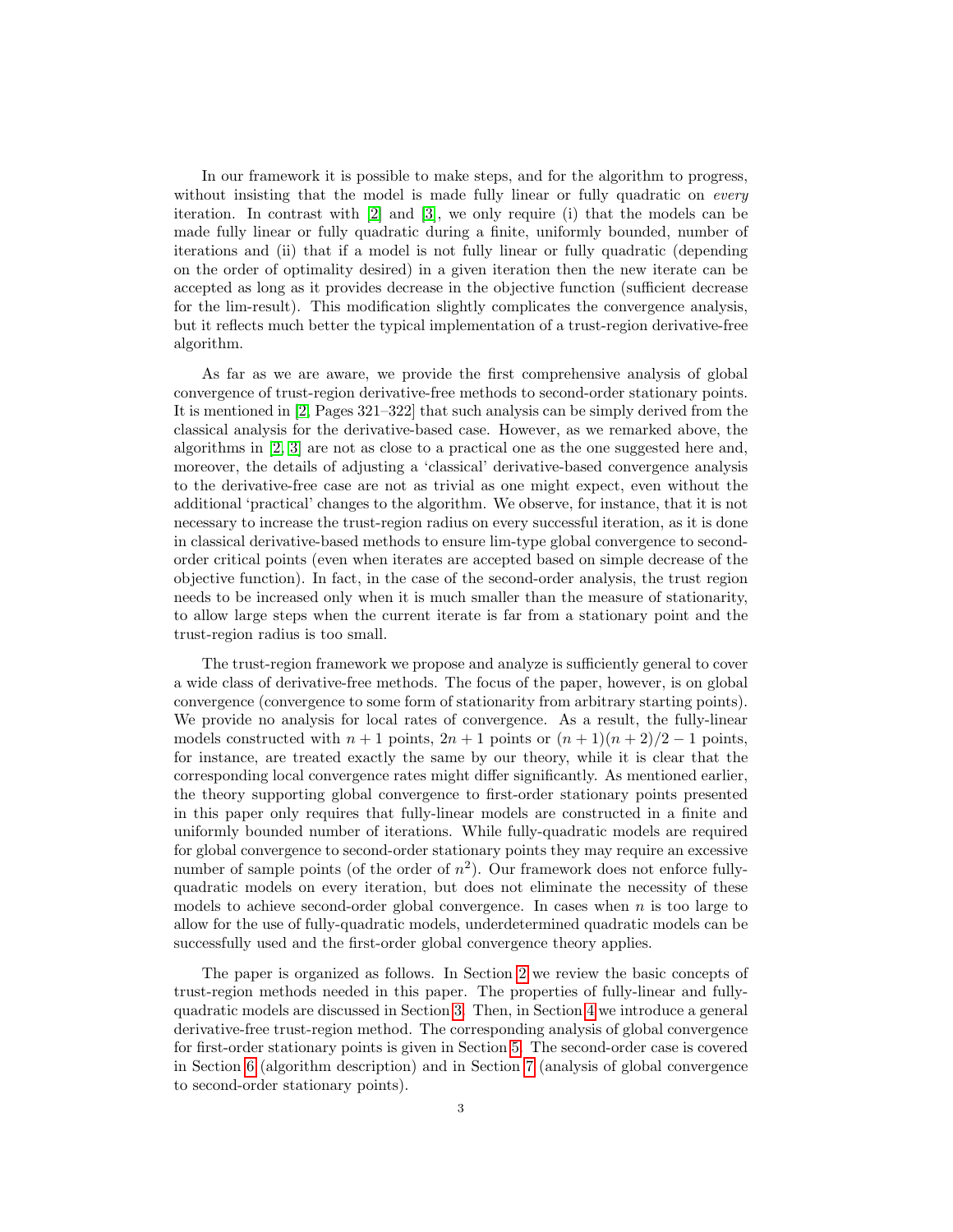Notation. There are several constants used in this paper which are denoted by  $\kappa$  with acronyms for the subscripts that are meant to be helpful. We collected their definition in this subsection, for convenience. The actual meaning of the constants will become clear when each of them is introduced in the paper.

| $\kappa_{fcd}$ | 'fraction of Cauchy decrease'                                   |
|----------------|-----------------------------------------------------------------|
| $\kappa_{fed}$ | 'fraction of eigenstep decrease'                                |
| $\kappa_{fod}$ | 'fraction of optimal decrease'                                  |
| $\kappa_{blq}$ | 'bound on the Lipschitz constant of the gradient of the models' |
| $\kappa_{blh}$ | 'bound on the Lipschitz constant of the Hessian of the models'  |
| $\kappa_{e f}$ | 'error in the function value'                                   |
| $\kappa_{eq}$  | 'error in the gradient'                                         |
| $\kappa_{eh}$  | 'error in the Hessian'                                          |
| $\kappa_{bhm}$ | 'bound on the Hessian of the models'                            |

<span id="page-3-0"></span>2. The trust-region framework basics. The problem we are considering is

$$
\min_{x \in \mathbb{R}^n} f(x),
$$

where  $f$  is a real-valued function, assumed once (or twice) continuously differentiable and bounded from below.

As in traditional derivative-based trust-region methods, the main idea is to use a model for the objective function which one, hopefully, is able to trust in a neighborhood of the current point. The model has to be fully linear in order to ensure global convergence to a first-order critical point. One would also like to have something approaching a fully-quadratic model, to allow global convergence to a second-order critical point (and to speed up local convergence). Typically, the model is a quadratic, written in the form

<span id="page-3-1"></span>
$$
m_k(x_k + s) = m_k(x_k) + s^{\top} g_k + \frac{1}{2} s^{\top} H_k s, \qquad (2.1)
$$

where  $x_k$  is the current iterate,  $g_k \in \mathbb{R}^n$ , and  $H_k$  is a symmetric matrix in  $\mathbb{R}^{n \times n}$ . The derivatives of this quadratic model with respect to the s variables are given by  $\nabla m_k(x_k + s) = H_ks + g_k$ ,  $\nabla m_k(x_k) = g_k$ , and  $\nabla^2 m_k(x_k) = H_k$ .

At each iterate k, we consider the model  $m_k(x_k + s)$  that is intended to approximate the true objective f within a suitable neighborhood of  $x_k$  — the trust region. This region is taken for simplicity as the set of all points

$$
B(x_k; \Delta_k) = \{ x \in \mathbb{R}^n : ||x - x_k|| \le \Delta_k \},
$$

where  $\Delta_k$  is called the trust-region radius, and where  $\|\cdot\|$  could be an iteration dependent norm, but usually is fixed and in our case will be taken as the standard Euclidean norm.

<span id="page-3-2"></span>Thus, in the unconstrained case, the local model problem we are considering is stated as

$$
\min_{s \in B(0;\Delta_k)} m_k(x_k + s),\tag{2.2}
$$

where  $m_k(x_k + s)$  is the model for the objective function given at [\(2.1\)](#page-3-1) and  $B(0; \Delta_k)$ is our trust region, now centered at 0 and expressed in terms of  $s = x - x_k$ .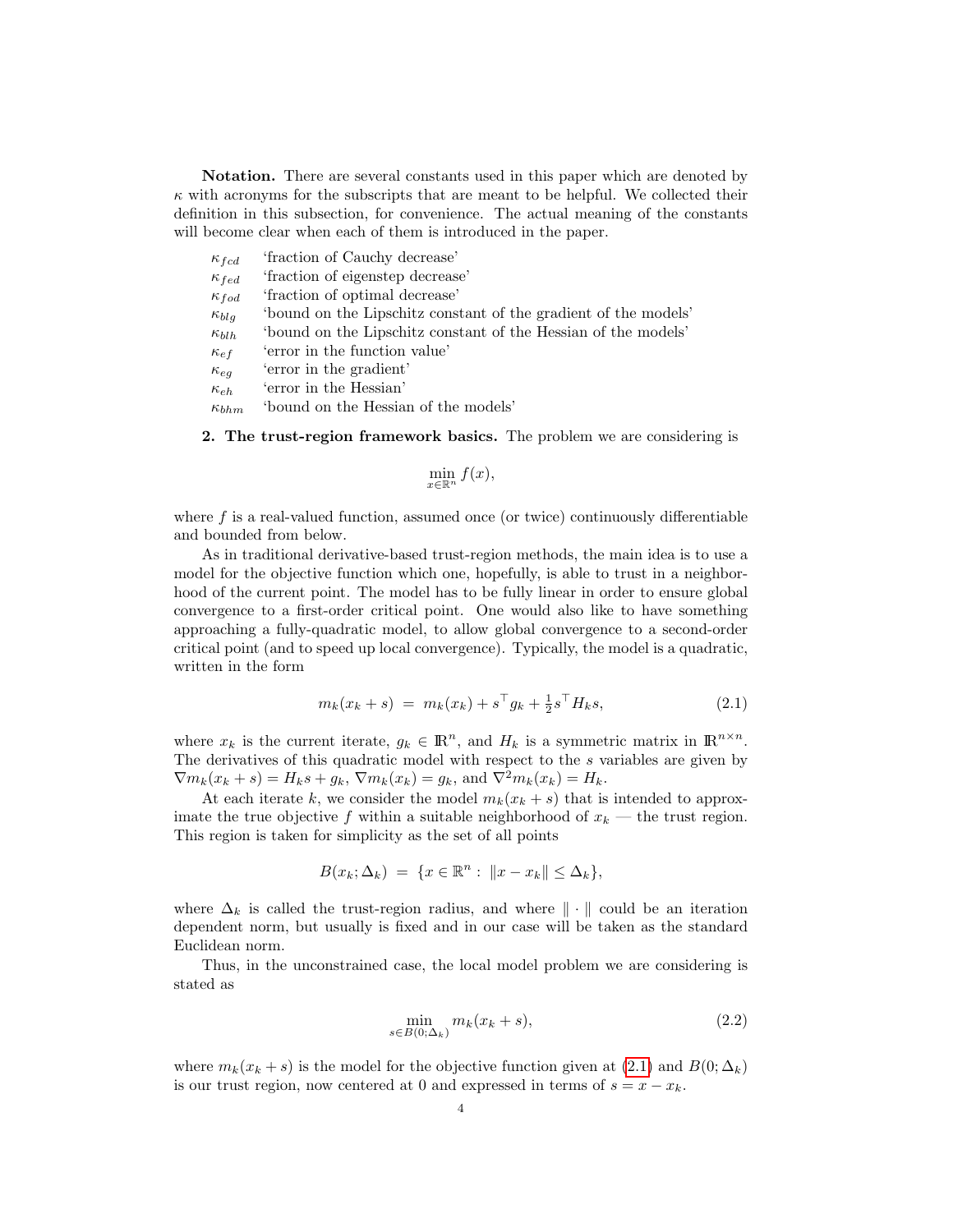The Cauchy step. If we define

$$
t_k^C = \operatorname{argmin}_{t \geq 0: x_k - t g_k \in B(x_k; \Delta_k)} m_k(x_k - t g_k),
$$

then the Cauchy step is a step given by

<span id="page-4-4"></span><span id="page-4-0"></span>
$$
s_k^{\mathcal{C}} = -t_k^{\mathcal{C}} g_k. \tag{2.3}
$$

A fundamental result that drives trust-region methods to first-order criticality is stated below (see [\[2,](#page-28-0) Theorem 6.3.3] for a proof).

<span id="page-4-2"></span>THEOREM 2.1. Consider the model  $(2.1)$  and the Cauchy step  $(2.3)$ . Then,

$$
m_k(x_k) - m_k(x_k + s_k^C) \ge \frac{1}{2} \|g_k\| \min\left[\frac{\|g_k\|}{\|H_k\|}, \Delta_k\right],
$$
 (2.4)

where we assume that  $||g_k||/||H_k|| = +\infty$  when  $H_k = 0$ .

In fact, it is not necessary to actually find the Cauchy step to achieve global convergence to first-order stationarity. It is sufficient to relate the step computed to the Cauchy step and thus what is required is the following assumption.

<span id="page-4-1"></span>ASSUMPTION 2.1. For all iterations  $k$ ,

<span id="page-4-5"></span>
$$
m_k(x_k) - m_k(x_k + s_k) \ge \kappa_{fcd} [m_k(x_k) - m_k(x_k + s_k^c)], \qquad (2.5)
$$

for some constant  $\kappa_{fcd} \in (0,1]$ .

The steps computed under Assumption [2.1](#page-4-1) will therefore provide a fraction of Cauchy decrease, which from Theorem [2.1](#page-4-2) can be bounded below as

<span id="page-4-6"></span>
$$
m_k(x_k) - m_k(x_k + s_k) \ge \frac{\kappa_{fcd}}{2} \|g_k\| \min\left[\frac{\|g_k\|}{\|H_k\|}, \Delta_k\right].
$$
 (2.6)

If  $m_k(x_k + s)$  is not a linear or a quadratic function then Theorem [2.1](#page-4-2) is not directly applicable. In this case one could, for instance, define a Cauchy step by applying a line search at  $s = 0$  along  $-g_k$  to the model  $m_k(x_k+s)$ , stopping when some type of sufficient decrease condition is satisfied (see [\[2,](#page-28-0) Section 6.3.3]). Calculating a step yielding a decrease better than the Cauchy decrease could be achieved whenever possible by approximately solving the trust-region subproblem, which involves now the minimization of a nonlinear function within a trust region.

The eigenstep. When considering a quadratic model and global convergence to second-order critical points, the model reduction that is required can be achieved along a direction related to the greatest negative curvature. Let us assume that  $H_k$ has at least one negative eigenvalue and let  $\tau_k < 0$  be the most negative eigenvalue of  $H_k$ . In this case, we can determine a step of negative curvature  $s_k^E$ , such that

<span id="page-4-3"></span>
$$
(s_k^{\mathbf{E}})^{\top}(g_k) \leq 0, \quad \|s_k^{\mathbf{E}}\| = \Delta_k, \quad \text{and} \quad (s_k^{\mathbf{E}})^{\top} H_k(s_k^{\mathbf{E}}) = \tau_k \Delta_k^2. \tag{2.7}
$$

We refer to  $s_k^E$  as the eigenstep.

The eigenstep  $s_k^E$  is the eigenvector of  $H_k$  corresponding to the most negative eigenvalue  $\tau_k$ , whose sign and scale are chosen to ensure that the first two parts of [\(2.7\)](#page-4-3) are satisfied. Note that due to the presence of negative curvature,  $s_k^E$  is the minimizer of the quadratic function along that direction inside the trust region. Also we do not have to insist that we use the eigenvector corresponding to the most negative eigenvalue, any direction with sufficient negative curvature would be suitable,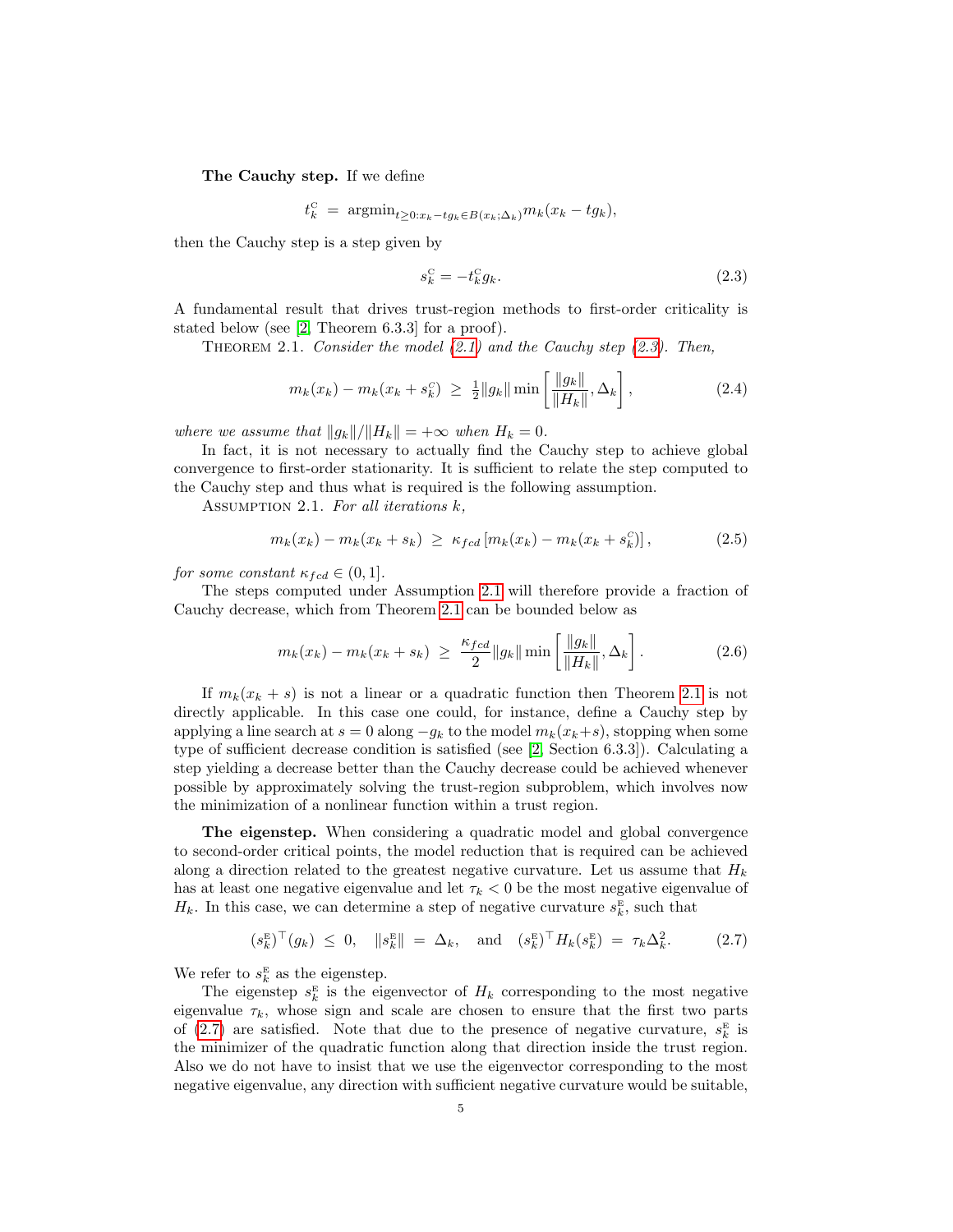whereupon the lemma that follows would provide a fraction of the same decrease. The eigenstep  $s_k^E$  induces the following decrease in the model (the proof is trivial and omitted).

<span id="page-5-4"></span>LEMMA 2.2. Suppose that the model Hessian  $H_k$  has negative eigenvalues. Then we have that

<span id="page-5-1"></span>
$$
m_k(x_k) - m_k(x_k + s_k^E) \ge -\frac{1}{2}\tau_k \Delta_k^2. \tag{2.8}
$$

The eigenstep plays a role similar to that of the Cauchy step, in that, provided negative curvature is present in the model, we now require the model decrease at  $x_k + s_k$  to satisfy

<span id="page-5-2"></span>
$$
m_k(x_k) - m_k(x_k + s_k) \geq \kappa_{fed}[m_k(x_k) - m_k(x_k + s_k^E)],
$$

for some constant  $\kappa_{fed} \in (0,1]$ . Since we also want the step to yield a fraction of Cauchy decrease, we will consider the following assumption.

<span id="page-5-5"></span>ASSUMPTION 2.2. For all iterations  $k$ ,

$$
m_k(x_k) - m_k(x_k + s_k) \ge \kappa_{fod} [m_k(x_k) - \min\{m_k(x_k + s_k^c), m_k(x_k + s_k^c)\}], \quad (2.9)
$$

for some constant  $\kappa_{fod} \in (0,1]$ .

A step satisfying this assumption is given, for instance, by computing both the Cauchy step and, in the presence of negative curvature in the model, the eigenstep, and by choosing the one that provides the larger reduction in the model. By combining  $(2.4)$ ,  $(2.8)$ , and  $(2.9)$ , we obtain that

<span id="page-5-3"></span>
$$
m_k(x_k) - m_k(x_k + s_k) \ge \frac{\kappa_{fod}}{2} \max \left\{ \|g_k\| \min \left[ \frac{\|g_k\|}{\|H_k\|}, \Delta_k \right], -\tau_k \Delta_k^2 \right\}.
$$
 (2.10)

In some trust-region literature what is required for global convergence to second-order critical points is a fraction of the decrease obtained by the optimal trust-region step (i.e, an optimal solution of [\(2.2\)](#page-3-2)). Note that a fraction of optimal decrease condition is stronger than [\(2.10\)](#page-5-3) for the same value of  $\kappa_{fod}$ .

If  $m_k(x_k+s)$  is not a quadratic function then Theorem [2.1](#page-4-2) and Lemma [2.2](#page-5-4) are not directly applicable. Similarly to the Cauchy step case, one could here define an eigenstep by applying a line search to the model  $m_k(x_k + s)$ , at  $s = 0$  and along a direction of negative (or most negative) curvature of  $H_k$ , stopping when some type of sufficient decrease condition is satisfied (see [\[2,](#page-28-0) Section 6.6.2]). Calculating a step yielding a decrease better than the Cauchy and eigen decreases could be achieved whenever possible by approximately solving the trust-region subproblem, which, again, involves now the minimization of a nonlinear function within a trust region.

<span id="page-5-0"></span>3. Conditions on derivative-free models. Since we cannot use Taylor models, the most obvious replacement is a polynomial interpolation model. In fact, in what follows we may use polynomial interpolation or regression models (see  $[4, 5]$  $[4, 5]$ ) depending upon the underlying basis and the number of function values available. What one requires in these cases for the theory to hold is Taylor-like error bounds with a uniformly bounded constant that characterizes the geometry of the sample sets.

In this paper we will abstract from the specifics of the models that we use. We will only impose those requirements on the models that are essential for the convergence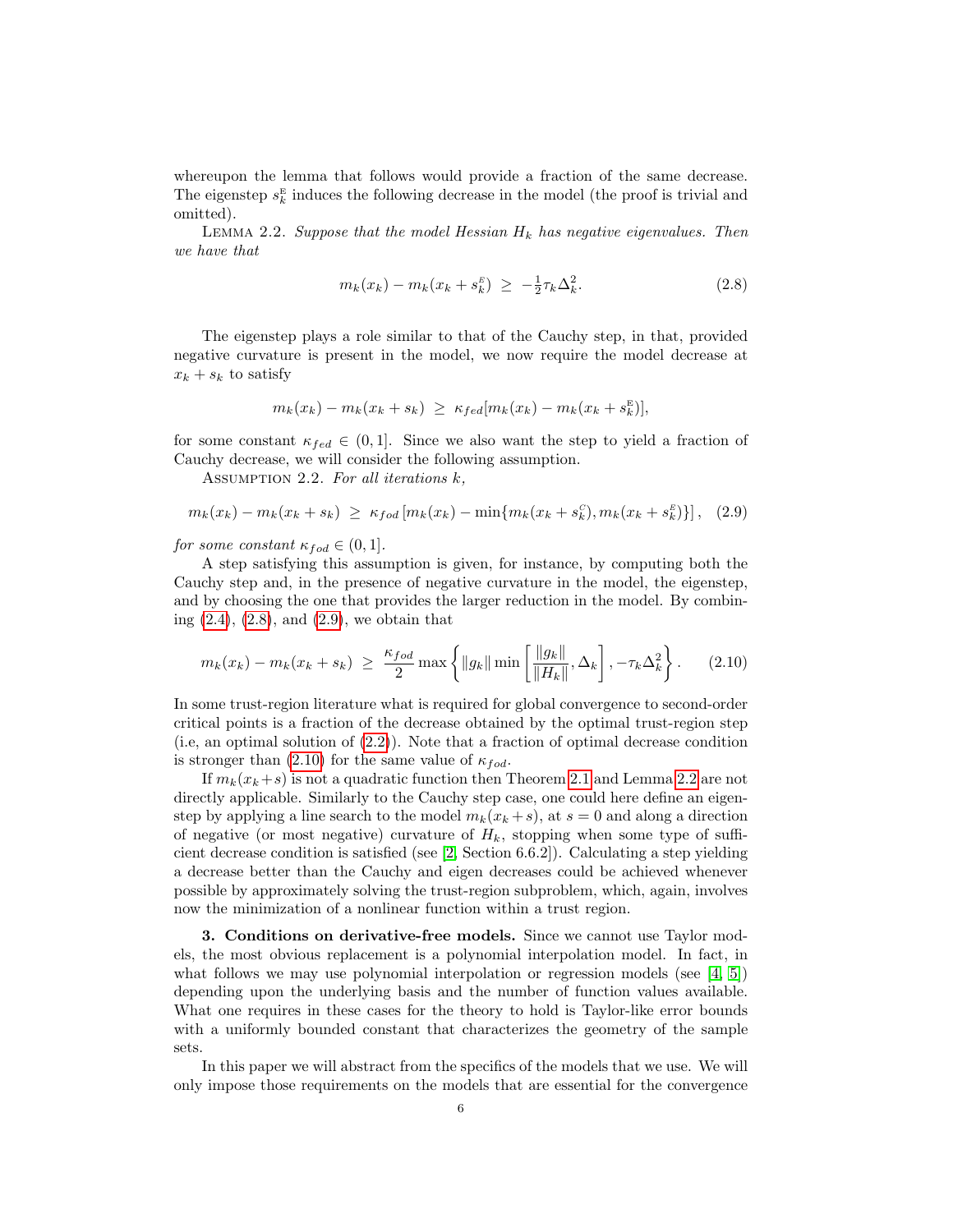theory. We will then indicate that polynomial interpolation and regression models, in particular, satisfy our requirements.

We will now discuss the assumptions on the models which we use to prove the convergence of our derivative-free trust-region framework.

Fully-linear models. For the purposes of convergence to first-order critical points, we assume that the function  $f$  and its gradient are Lipschitz continuous in regions considered by a potential algorithm. To better define this region, we suppose that  $x_0$  (the initial iterate) is given and that new iterates correspond to reductions in the value of the objective function. Thus, the iterates must necessarily belong to the level set

$$
L(x_0) = \{x \in \mathbb{R}^n : f(x) \le f(x_0)\}.
$$

However, when considering models based on sampling it is possible (especially at the early iterations) that the function f is evaluated outside  $L(x_0)$ . Let us assume that sampling is restricted to regions of the form  $B(x_k; \Delta_k)$  and that  $\Delta_k$  never exceeds a given (possibly large) positive constant  $\Delta_{max}$ . Under this scenario, the region where f is sampled is within the set

$$
L_{enl}(x_0) = L(x_0) \cup \bigcup_{x \in L(x_0)} B(x; \Delta_{max}) = \bigcup_{x \in L(x_0)} B(x; \Delta_{max}).
$$

For fully-linear models and global convergence to first-order critical points we require the existence of the first-order derivatives and their Lipschitz continuity.

<span id="page-6-0"></span>ASSUMPTION 3.1. Suppose  $x_0$  and  $\Delta_{max}$  are given. Assume that f is continuously differentiable in an open domain containing the set  $L_{enl}(x_0)$  and that  $\nabla f$  is Lipschitz continuous on  $L_{enl}(x_0)$ .

Now we discuss the corresponding assumptions on the models, by introducing the abstract concept of a fully-linear model.

<span id="page-6-1"></span>DEFINITION 3.1. Let a function  $f : \mathbb{R}^n \to \mathbb{R}$ , that satisfies Assumption [3.1,](#page-6-0) be given. A set of model functions  $\mathcal{M} = \{m : \mathbb{R}^n \to \mathbb{R}, m \in C^1\}$  is called a fully-linear class of models if:

- 1. There exist positive constants  $\kappa_{ef}$ ,  $\kappa_{eg}$ , and  $\kappa_{blg}$  such that for any  $x \in L(x_0)$ and  $\Delta \in (0, \Delta_{max}]$  there exists a model function  $m(x+s)$  in M, with Lipschitz continuous gradient and corresponding Lipschitz constant bounded by  $\kappa_{bla}$ , and such that
	- the error between the gradient of the model and the gradient of the function satisfies

<span id="page-6-2"></span>
$$
\|\nabla f(x+s) - \nabla m(x+s)\| \le \kappa_{eg} \,\Delta, \quad \forall s \in B(0;\Delta), \tag{3.1}
$$

and

• the error between the model and the function satisfies

<span id="page-6-3"></span>
$$
|f(x+s) - m(x+s)| \le \kappa_{ef} \Delta^2, \quad \forall s \in B(0;\Delta). \tag{3.2}
$$

Such a model m is called fully linear on  $B(x; \Delta)$ .

2. For this class M there exists an algorithm, which we will call a 'modelimprovement' algorithm, that in a finite, uniformly bounded (with respect to x and  $\Delta$ ) number of steps can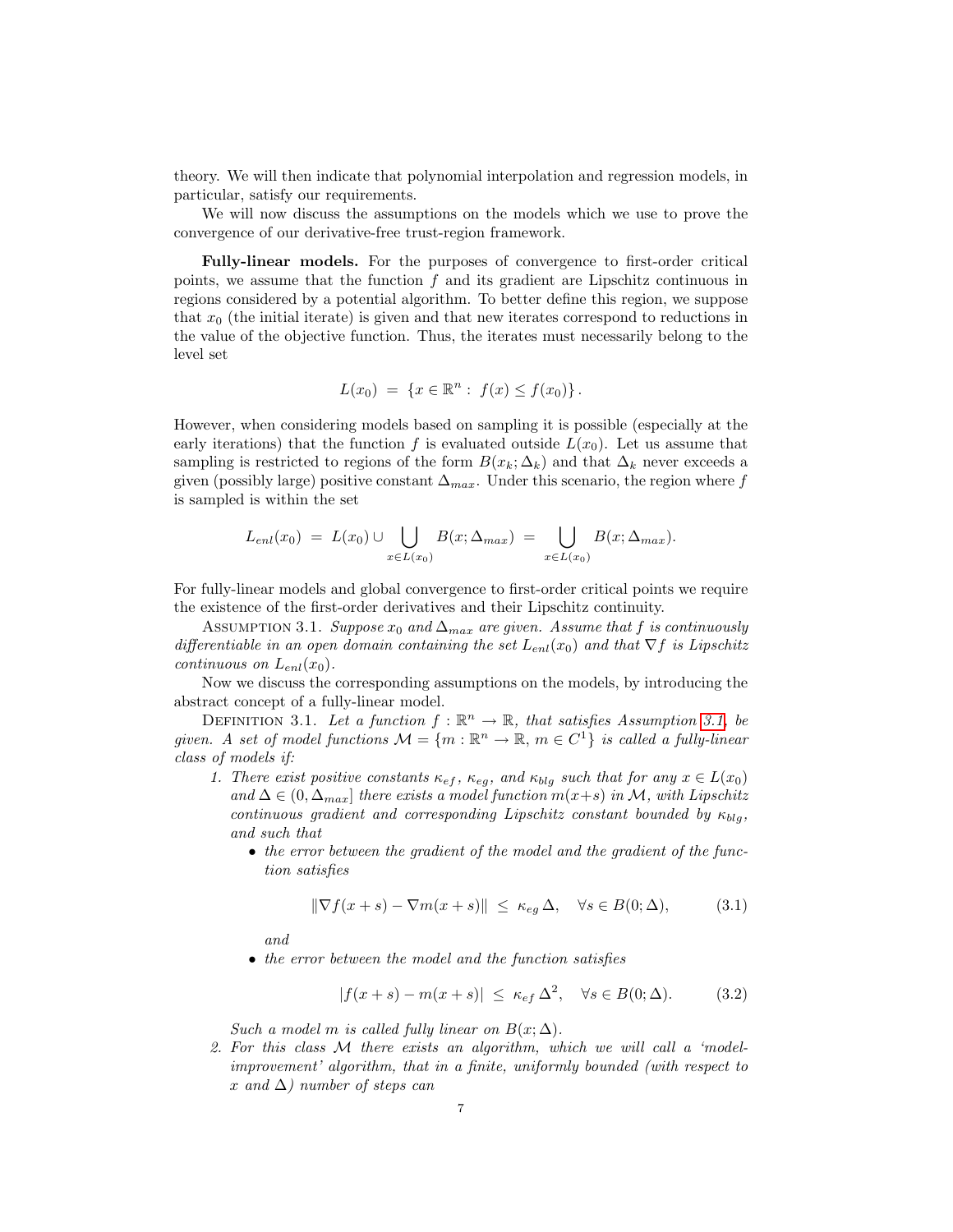- either establish that a given model  $m \in \mathcal{M}$  is fully linear on  $B(x; \Delta)$  (we will say that a certificate has been provided and the model is certifiably fully linear),
- or find a model  $\tilde{m} \in \mathcal{M}$  that is fully linear on  $B(x; \Delta)$ .

If a model is fully linear on  $B(x; \Delta)$  with respect to some (large enough) constants  $\kappa_{ef}$ ,  $\kappa_{eg}$ , and  $\kappa_{blg}$  and for some  $\overline{\Delta} \in (0, \Delta_{max}]$ , then it is also fully linear on  $B(x; \Delta)$ for any  $\Delta \in [\Delta, \Delta_{max}]$ , with the same constants. This result is stated next. The proof is omitted since it can be derived easily from the proof of the fully-quadratic case (see Lemma [3.4\)](#page-8-0).

<span id="page-7-0"></span>Lemma 3.2. Consider a function f satisfying Assumption [3.1](#page-6-0) and a model m fully linear, with respect to constants  $\kappa_{ef}$ ,  $\kappa_{eq}$ , and  $\kappa_{blq}$  on  $B(x;\bar{\Delta})$ , with  $x \in L(x_0)$ and  $\Delta \leq \Delta_{max}$ .

Assume also, without loss of generality, that  $\kappa_{eq}$  is no less than the sum of  $\kappa_{blg}$ and the Lipschitz constant of the gradient of f, and that  $\kappa_{ef} > (1/2)\kappa_{eg}$ .

Then m is fully linear on  $B(x;\Delta)$ , for any  $\Delta \in [\Delta, \Delta_{max}]$ , with respect to the same constants  $\kappa_{ef}$ ,  $\kappa_{eg}$ , and  $\kappa_{blg}$ .

For the remainder of the paper we assume, without loss of generality, that the constants  $\kappa_{ef}$ ,  $\kappa_{eg}$ , and  $\kappa_{blg}$  of any fully-linear class M which we use in our algorithm are such that Lemma [3.2](#page-7-0) holds.

The algorithmic framework which we describe and analyze in Sections [4](#page-12-0) and [5](#page-14-0) relies on a fully-linear class  $M$ . To prove global convergence all that is needed is that the models used in the algorithm belong to such a class and that Assumption [2.1](#page-4-1) is satisfied. We allow as much flexibility for the choice of models as we can, while retaining the convergence properties.

As a consequence of this flexibility some of the model classes that fit in the framework are usually of no interest for a practical algorithm. For instance, consider  $\mathcal{M} = \{f\}$  — a class consisting of the function f itself. Clearly, by Definition [3.1](#page-6-1) such an  $M$  is a fully-linear class of models, since f is a fully-linear model of itself for any x and  $\Delta$  and since the algorithm for verifying that f is fully-linear is trivial. However, in derivative-free optimization,  $m = f$  is not expected to be a quadratic function. We already discussed in Section [2](#page-3-0) how to compute Cauchy steps and eigensteps for non-quadratic models based on existing model gradients (which in this case would amount to gradients of the function  $f$  itself). And, even if some model gradient is available to extract, for instance, some form of fraction of Cauchy decrease by line search, improving this decrease by approximately solving the trust-region subproblem, min  $f(x_k + s)$  s.t.  $s \in B(0; \Delta_k)$ , seems a problem nearly as complicated as the original one.

Another source of impractical fully-linear classes is the flexibility in the choice of a model-improvement algorithm. The definition requires the existence of a finite procedure which either certifies that a model is fully linear or produces such a model. For example, Taylor models based on suitably chosen finite-differences gradient evaluations are a fully-linear class of models, but a model-improvement algorithm needs to build such models 'from scratch' for each new x and  $\Delta$ . In a derivative-free algorithm with expensive (and often noisy) function evaluations this approach is typically impractical. However, our framework still supports such an approach and guarantees its convergence, provided that all necessary assumptions are satisfied.

To justify the usefulness of our framework we will show at the end of this section that, reasonable, practical fully-linear model classes exist, i.e., such classes for which the fraction of Cauchy decrease is easy to obtain and improve by approximately solving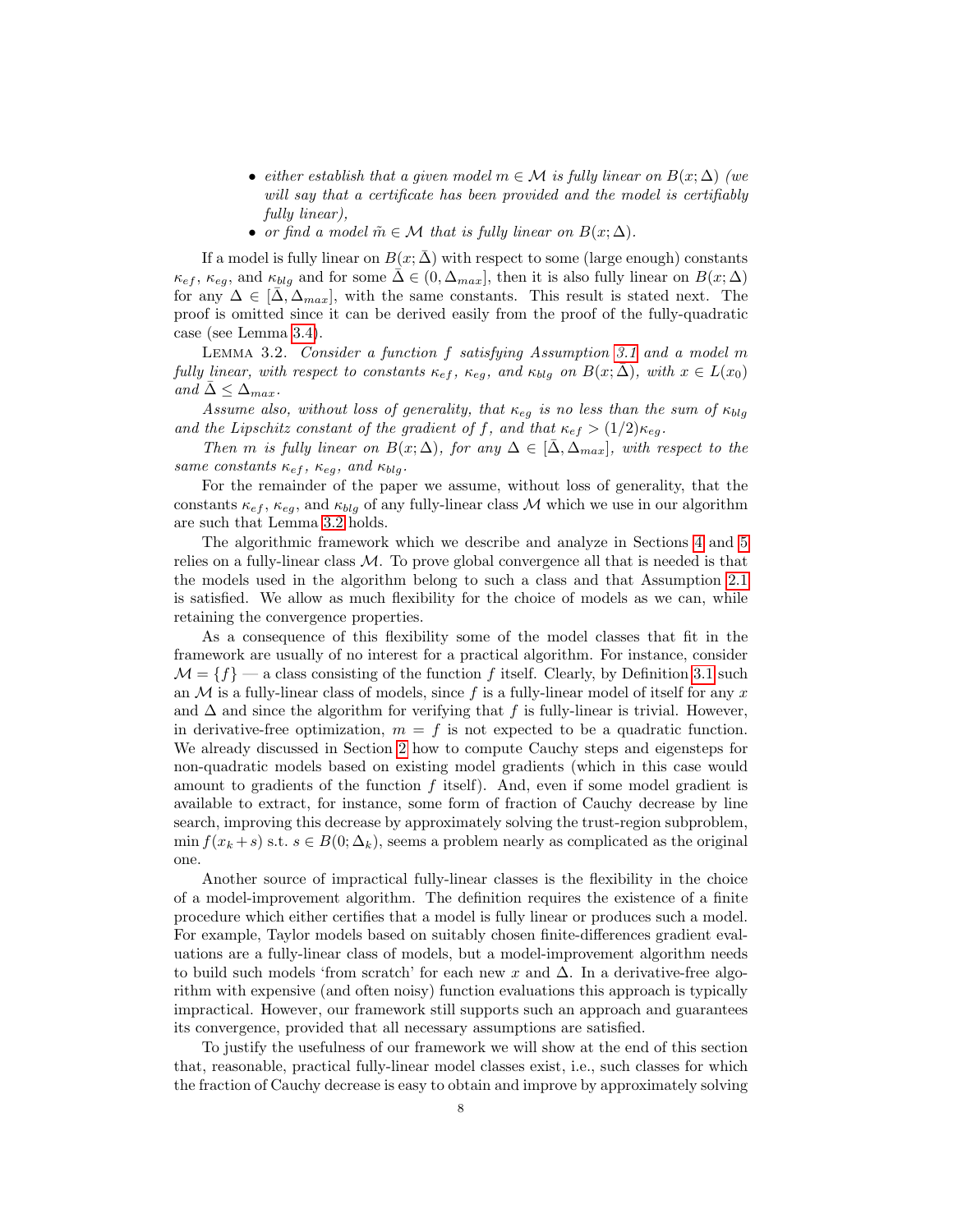the trust-region subproblem, and for which there exists a practical model-improvement algorithm.

First, we extend Definition [3.1](#page-6-1) to fully-quadratic classes of models.

Fully-quadratic models. For global convergence to second-order critical points, we will need an assumption on the Hessian of f.

<span id="page-8-1"></span>ASSUMPTION 3.2. Suppose  $x_0$  and  $\Delta_{max}$  are given. Assume that f is twice continuously differentiable in an open domain containing the set  $L_{enl}(x_0)$  and that  $\nabla^2 f$  is Lipschitz continuous on  $L_{enl}(x_0)$ .

<span id="page-8-4"></span>We will now introduce formally the concept of fully-quadratic classes and models. DEFINITION 3.3. Let a function  $f$ , that satisfies Assumption [3.2,](#page-8-1) be given. A set of model functions  $\mathcal{M} = \{m : \mathbb{R}^n \to \mathbb{R}, m \in \mathbb{C}^2\}$  is called a fully-quadratic class of models if

- 1. There exist positive constants  $\kappa_{ef}$ ,  $\kappa_{eg}$ ,  $\kappa_{eh}$ , and  $\kappa_{blh}$ , such that for any  $x \in$  $L(x_0)$  and  $\Delta \in (0, \Delta_{max}]$  there exists a model function  $m(x + s)$  in M, with Lipschitz continuous Hessian and corresponding Lipschitz constant bounded by  $\kappa_{blh}$ , and such that
	- the error between the Hessian of the model and the Hessian of the function satisfies

<span id="page-8-2"></span>
$$
\|\nabla^2 f(x+s) - \nabla^2 m(x+s)\| \le \kappa_{eh} \,\Delta, \quad \forall s \in B(0;\Delta), \tag{3.3}
$$

• the error between the gradient of the model and the gradient of the function satisfies

<span id="page-8-5"></span>
$$
\|\nabla f(x+s) - \nabla m(x+s)\| \le \kappa_{eg} \,\Delta^2, \quad \forall s \in B(0;\Delta), \tag{3.4}
$$

and

• the error between the model and the function satisfies

<span id="page-8-3"></span>
$$
|f(x+s) - m(x+s)| \le \kappa_{ef} \Delta^3, \quad \forall s \in B(0;\Delta). \tag{3.5}
$$

Such a model m is called fully quadratic on  $B(x; \Delta)$ .

- 2. For this class M there exists an algorithm, which we will call a 'modelimprovement' algorithm, that in a finite, uniformly bounded (with respect to x and  $\Delta$ ) number of steps can
	- either establish that a given model  $m \in \mathcal{M}$  is fully quadratic on  $B(x;\Delta)$ (we will say that a certificate has been provided and the model is certifiably fully quadratic),
	- or find a model  $\tilde{m} \in \mathcal{M}$  that is fully quadratic on  $B(x; \Delta)$ .

We will now show that if a model is fully quadratic on  $B(x;\bar{\Delta})$  with respect to some (large enough) constants  $\kappa_{ef}$ ,  $\kappa_{eg}$ ,  $\kappa_{eh}$ , and  $\kappa_{blh}$  and for some  $\bar{\Delta} \in (0, \Delta_{max}]$ , then it is also fully quadratic on  $B(x; \Delta)$  for any  $\Delta \in [\Delta, \Delta_{max}]$ , with the same constants.

<span id="page-8-0"></span>Lemma 3.4. Consider a function f satisfying Assumption [3.2](#page-8-1) and a model m fully quadratic, with respect to constants  $\kappa_{ef}$ ,  $\kappa_{eg}$ ,  $\kappa_{eh}$ , and  $\kappa_{blh}$  on  $B(x;\overline{\Delta})$ , with  $x \in L(x_0)$  and  $\Delta \leq \Delta_{max}$ .

Assume also, without loss of generality, that  $\kappa_{eh}$  is no less than the sum of  $\kappa_{blh}$ and the Lipschitz constant of the Hessian of f, and that  $\kappa_{eq} \ge (1/2)\kappa_{eh}$  and  $\kappa_{ef} \ge$  $(1/3)\kappa_{eq}$ .

Then m is fully quadratic on  $B(x;\Delta)$ , for any  $\Delta \in [\bar{\Delta}, \Delta_{max}]$ , with respect to the same constants  $\kappa_{ef}$ ,  $\kappa_{eg}$ ,  $\kappa_{eh}$ , and  $\kappa_{blh}$ .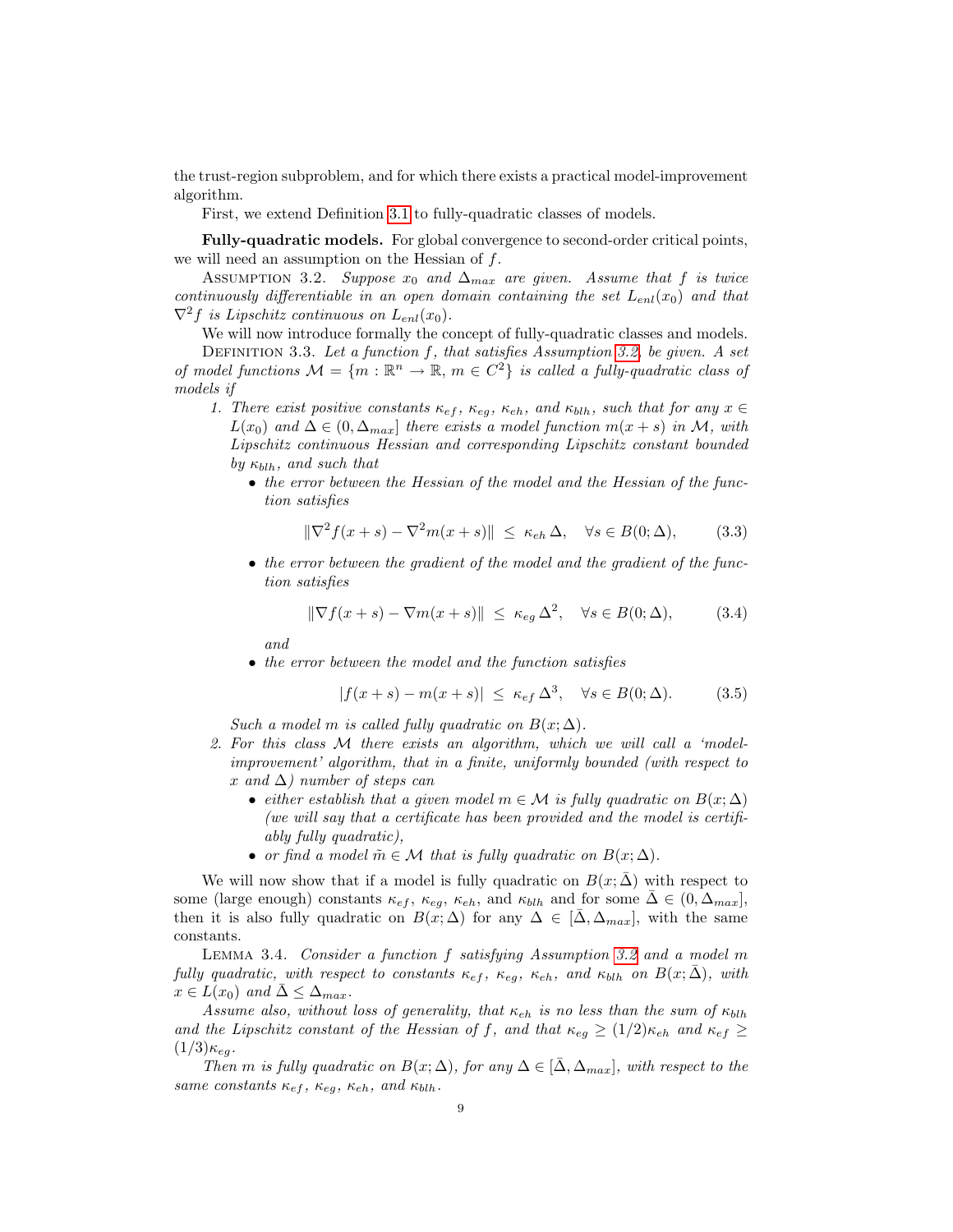*Proof.* Let us consider any  $\Delta \in [\Delta, \Delta_{max}]$ . Consider, also, an s such that  $\Delta \leq$  $||s|| \leq \Delta$ , and let  $\theta = \overline{\Delta}/||s||$ . Since  $x + \theta s \in B(x; \overline{\Delta})$  then, due to the model being fully quadratic on  $B(x; \bar{\Delta})$ , we know that

<span id="page-9-0"></span>
$$
\|\nabla^2 f(x+\theta s) - \nabla^2 m(x+\theta s)\| \le \kappa_{eh} \bar{\Delta}.
$$

Since  $\nabla^2 f$  and  $\nabla^2 m$  are Lipschitz continuous and since  $\kappa_{eh}$  is no less than the sum of the corresponding Lipschitz constants, we have

$$
\|\nabla^2 f(x+s) - \nabla^2 f(x+\theta s) - \nabla^2 m(x+\theta s) + \nabla^2 m(x+s)\| \le \kappa_{eh}(\|s\| - \bar{\Delta}).
$$

Thus, by combining the above expressions we obtain

$$
\|\nabla^2 f(x+s) - \nabla^2 m(x+s)\| \le \kappa_{eh} \|s\| \le \kappa_{eh} \Delta.
$$
 (3.6)

Now let us consider the vector function  $g(\alpha) = \nabla f(x+\alpha s) - \nabla m(x+\alpha s)$ ,  $\alpha \in [0,1]$ . From the fact that m is a fully-quadratic model on  $B(x;\bar{\Delta})$  we have  $||g(\theta)|| \leq \kappa_{eg} \bar{\Delta}^2$ . We are interested in bounding  $||g(1)||$ , which can be achieved by bounding  $||g(1)-g(\theta)||$ first. By applying the integral mean value theorem componentwise, we obtain

$$
\|g(1)-g(\theta)\| = \left\|\int_{\theta}^{1} g'(\alpha)d\alpha\right\| \leq \int_{\theta}^{1} \|g'(\alpha)\|d\alpha.
$$

Now, using [\(3.6\)](#page-9-0) we have

<span id="page-9-1"></span>
$$
\int_{\theta}^{1} ||g'(\alpha)||d\alpha \le \int_{\theta}^{1} ||s|| ||\nabla^2 f(x + \alpha s) - \nabla^2 m(x + \alpha s)|| d\alpha
$$
  

$$
\le \int_{\theta}^{1} \alpha \kappa_{eh} ||s||^2 d\alpha = (1/2) \kappa_{eh} (||s||^2 - \overline{\Delta}^2).
$$

Hence from  $\kappa_{eg} \geq 1/2\kappa_{eh}$  we obtain

$$
\|\nabla f(x+s) - \nabla m(x+s)\| \le \|g(1) - g(\theta)\| + \|g(\theta)\| \le \kappa_{eg} \|s\|^2 \le \kappa_{eg} \Delta^2. \tag{3.7}
$$

Finally, we consider the function  $\phi(\alpha) = f(x + \alpha s) - m(x + \alpha s)$ ,  $\alpha \in [0, 1]$ . From the fact that m is a fully-quadratic model on  $B(x;\overline{\Delta})$ , we have  $|\phi(\theta)| \leq \kappa_{ef} \overline{\Delta}^3$ . We are interested in bounding  $|\phi(1)|$ , which can be achieved by bounding  $|\phi(1) - \phi(\theta)|$ first by using [\(3.7\)](#page-9-1):

$$
\left| \int_{\theta}^{1} \phi'(\alpha) d\alpha \right| \leq \int_{\theta}^{1} ||s|| ||\nabla f(x + \alpha s) - \nabla m(x + \alpha s) || d\alpha
$$
  

$$
\leq \int_{\theta}^{1} \alpha^2 \kappa_{eg} ||s||^3 d\alpha = (1/3) \kappa_{eg} (||s||^3 - \bar{\Delta}^3).
$$

Hence, from  $\kappa_{ef} \geq (1/3) \kappa_{eg}$  we obtain

$$
|f(x+s) - m(x+s)| \le |\phi(1) - \phi(\theta)| + |\phi(\theta)| \le \kappa_{ef} ||s||^3 \le \kappa_{ef} \Delta^3.
$$

The proof is complete.  $\square$ 

For the remainder of the paper we assume, without loss of generality, that the constants  $\kappa_{ef}$ ,  $\kappa_{eg}$ ,  $\kappa_{eh}$ ,  $\kappa_{blh}$  of any fully-quadratic class M which we use in our algorithm are such that Lemma [3.4](#page-8-0) holds.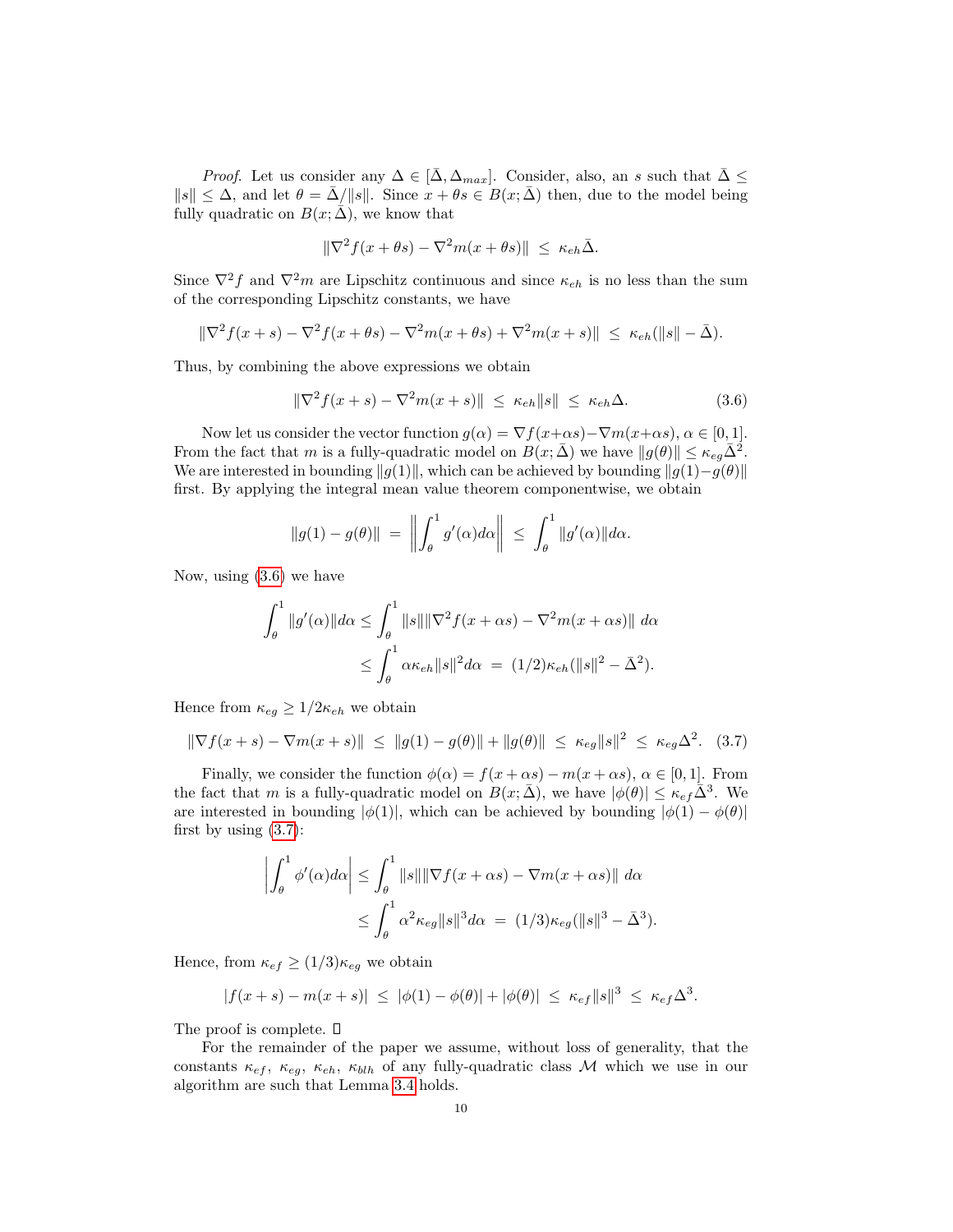The discussion after the definition of fully-linear class of models applies to the fully-quadratic case almost word for word. In particular, this means that there is much flexibility in the definition of the fully-quadratic class of models which allows for both practical and generally impractical choices. We justify our definition by showing that the classical choice of derivative-free models — quadratic interpolation polynomials — form a practical fully-quadratic class (and, hence, a practical fully-linear class as well).

**Polynomial models.** Given a function  $f$  that satisfies Assumption [3.2](#page-8-1) let us consider the set of all quadratic functions that interpolate f at exactly  $(n+1)(n+2)/2$ distinct points. Given x and  $\Delta$ , let  $Y \in B(x; \Delta)$  be a set of interpolation points.

DEFINITION 3.5. Given a set of interpolation points  $Y = \{y^0, y^1, \ldots, y^p\}$ , with  $p = (n+1)(n+2)/2 - 1$ , a basis of  $p+1$  polynomials  $\ell_i (x)$ ,  $j = 0, \ldots, p$ , of degree  $\leq$  2, is called a basis of Lagrange polynomials if

$$
\ell_j(y^i) \ = \ \delta_{ij} \ = \ \left\{ \begin{array}{ll} 1 & \text{if} \quad i = j, \\ 0 & \text{if} \quad i \neq j. \end{array} \right.
$$

A set Y is called poised if and only if the basis of Lagrange polynomials exists and is unique (see [\[6,](#page-28-11) Chapter 3]). Given  $\Lambda > 0$ , we say that a poised set Y is  $\Lambda$ -poised in  $B(x; \Delta)$  if  $Y \subset B(x; \Delta)$  and

$$
\Lambda \geq \max_{0 \leq i \leq p} \max_{\|s\| \leq \Delta} |\ell_i(x+s)|.
$$

It is known (for example, see [\[4\]](#page-28-6)) that if Y is  $\Lambda$ -poised in  $B(x;\Delta)$  then the corresponding interpolating polynomial  $m(x + s)$  exists, is unique, and satisfies  $(3.3)$ – $(3.5)$ (for this given x and  $\Delta \leq \Delta_{max}$  and for some constants  $\kappa_{ef}$ ,  $\kappa_{eg}$ , and  $\kappa_{eh}$  which depend only on  $\Lambda$ , n, and the Lipschitz constant of  $\nabla^2 f$  in the Assumption [3.2\)](#page-8-1). Hence, we conclude that any quadratic polynomial which interpolates f on any  $\Lambda$ -poised interpolation set  $Y$  is an element of the same fully-quadratic class.

We now discuss possible model-improvement algorithms to construct Λ–poised interpolation sets with uniformly bounded  $\Lambda$ . There are two main requirements for a set Y to be  $\Lambda$ –poised in  $B(x; \Delta)$ :

1.  $Y \subset B(x;\Delta)$ .

2. max<sub>0≤i≤p</sub> max<sub>||s||≤</sub>∆  $|\ell_i(x + s)| \leq \Lambda$ .

The first condition is easy to check and to enforce, at least in theory, by replacing at most p points (it is usually assumed that  $x \in Y$ , hence at least one interpolation point is always in  $B(x; \Delta)$ ).

Ensuring the bound on the Lagrange polynomials, on the other hand, requires significant effort. In [\[4\]](#page-28-6) two algorithms are proposed based on QR or LU factorizations of a multivariate version of a Vandermonde matrix to determine whether a given set Y is  $\Lambda$ -poised. It is shown that if the pivot values encountered during such a factorization remain (in absolute value) above a certain fixed positive threshold, then the set is  $\Lambda$ –poised for some large enough  $\Lambda$ , whose value depends on the pivot threshold. Each pivot corresponds to an interpolation point, in fact it is a value of a certain polynomial, let us call it a pivot polynomial, at this interpolation point. At each step of the factorization algorithm such a pivot polynomial is generated, and is evaluated at all remaining interpolation points. The point which gives the largest pivot value is selected and if the pivot value is above the threshold, then the point it accepted and the next factorization step begins. If the pivot value is too small, then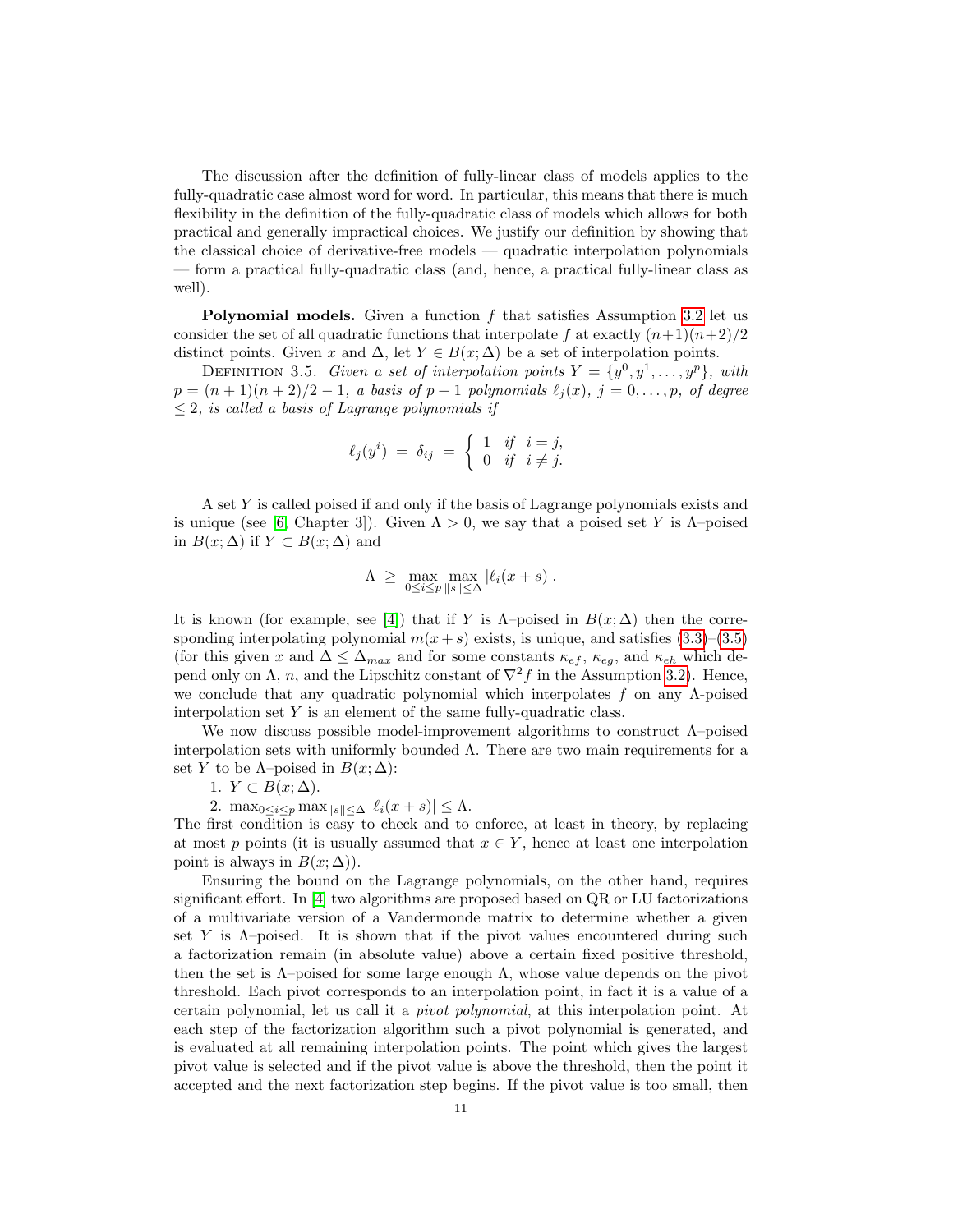a new point is generated. It is shown in [\[4\]](#page-28-6) that if the threshold is reasonably small (smaller than 1/4 in the quadratic case), then it is always possible to find a point in  $B(x; \Delta)$  for which the absolute value of this pivot polynomial is above the threshold. Moreover, such a point can be obtained by a simple enumerating scheme. Hence, if small pivots are encountered during the factorization, then the 'unacceptable' points are replaced by 'acceptable' ones and after the factorization is completed the resulting set Y is  $\Lambda$ –poised, with  $\Lambda$  independent of x and  $\Delta$ .

Let us discuss whether such procedure is 'practical'. Derivative-free optimization problems typically address functions whose evaluation is expensive, hence a practical approach should attempt to economize on function evaluations. The first question about the pivoting algorithm is whether too many interpolation points need to be replaced at each iteration.

If an interpolation point is outside  $B(x; \Delta)$ , then it has to be replaced. Our algorithmic framework allows replacing only one point per iteration, hence allowing for the possibility of further progress even before a fully-quadratic model is constructed. Another situation when an interpolation point needs to be replaced is when a new iterate is found and needs to be included in the interpolation set. In this case the factorization algorithm will simply start by choosing the new iterate to generate the first pivot and then proceed by choosing points which produce the best pivot value until the factorization is complete. The remaining unused point will be the one which is replaced.

If at a given step of the factorization algorithm one cannot find an interpolation point which gives the pivot value above the threshold then a new interpolation point needs to be generated. Our framework again allows generating only one such new point per iteration. In practice, it turns out that if care is taken when replacing 'far away' points, it is rarely necessary to replace points because of bad pivot values. It is often beneficial to replace points anyway to improve overall poisedness, but this can be done in an economical manner, in the sense that at most one point per iteration gets replaced. Hence we claim that this procedure is reasonably efficient in practice in terms of the number of function evaluations.

In terms of the linear algebra cost involved in completing the factorization procedure, this cost can be as high as  $\mathcal{O}(n^6)$  per iteration to recompute all  $(n+1)(n+2)/2-1$ pivot values. This cost is acceptable for many derivative-free applications, where the cost of function evaluations is dominant and the dimension  $n$  is not large. However, there are some cases when  $n$  is of the order of 100 and the cost of a function evaluation is not as high as the cost of linear algebra per iteration.

An alternative method of maintaining interpolation models was suggested by Powell in [\[10\]](#page-28-12), [\[11\]](#page-28-13), and in [\[12\]](#page-28-5). His method is based on considering the absolute value of the Lagrange polynomials as the criterion for the acceptance of new interpolation points. There are two possible situations when interpolation points are replaced.

- 1. A new interpolation point has to be included in the interpolation set (because it is the new iterate). It replaces an interpolation point whose corresponding Lagrange polynomial has a large absolute value at the new point.
- 2. A model is suspected of being inaccurate. Then a point furthest from the current iterate is replaced by a point within  $B(x; \Delta)$ , which maximizes, possibly approximately, the absolute value of the corresponding Lagrange polynomial.

Both of these actions are aimed at keeping points within  $B(x; \Delta)$ , and at reducing the maximum value  $\Lambda$  of the Lagrange polynomials. This approach is efficient in that it only replaces one or two points per iteration and the update of all Lagrange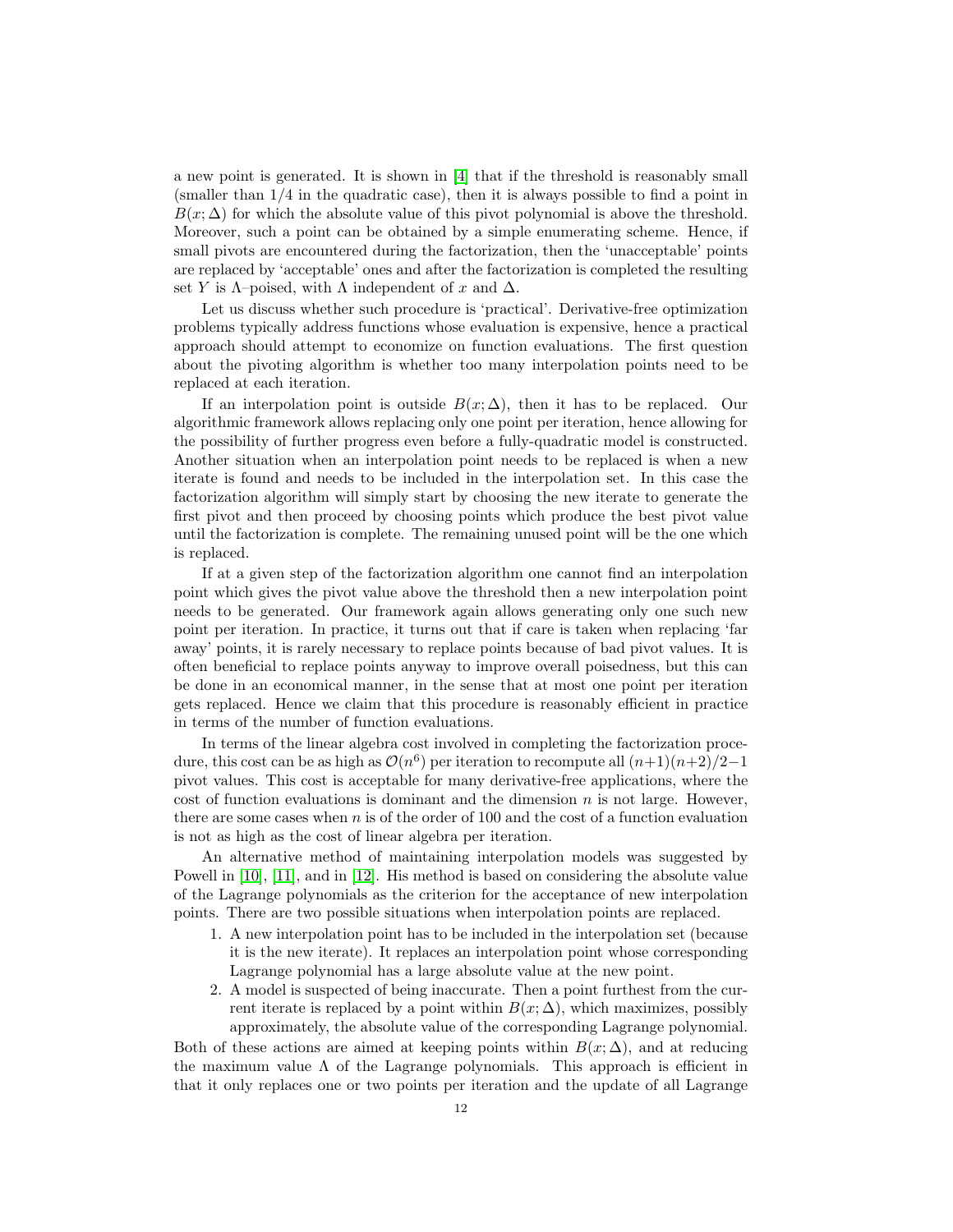polynomial coefficients requires at most  $\mathcal{O}(n^4)$  per iteration. However, in addition we need to globally optimize an absolute value of a Lagrange polynomial. See [\[6,](#page-28-11) Chapter 6] for more details.

In [\[12\]](#page-28-5) Powell suggests using  $2n + 1$  points to construct quadratic models based on the minimization of the Frobenius norm of the change of the model Hessian. This ensures the reduction of the linear algebra per-iteration cost, while still providing adequate quadratic models. Similar techniques can be used in conjunction with the algorithm in [\[4\]](#page-28-6) to reduce the cost of the linear algebra. If appropriate care is taken, the models based on  $2n + 1$  points can be guaranteed to be fully linear.

We conclude this section by noting that the case of fully-linear models fits into a similar framework. In fact, linear interpolation models can be chosen to satisfy the requirements of Definition [3.1](#page-6-1) (see [\[4\]](#page-28-6)). In addition, linear and quadratic regression polynomial models can also be chosen to satisfy the requirements of Definitions [3.1](#page-6-1) and [3.3,](#page-8-4) respectively (see [\[5\]](#page-28-7)). We have therefore shown the existence of several classes of models which fit into our algorithmic framework.

The purpose of our abstraction of fully-linear and fully-quadratic models is to allow for the use of models different from polynomial interpolation and regression, as long as these models satisfy Assumptions [2.1](#page-4-1) and [2.2](#page-5-5) and fit the Definitions [3.1](#page-6-1) and [3.3.](#page-8-4) The abstraction highlights, in our opinion, the fundamental requirements for obtaining the appropriate convergence results.

<span id="page-12-0"></span>4. Derivative-free trust-region methods (first order). We now formally state the first-order version of the algorithm that we consider. We point out that the model  $m_k$  and the trust-region radius  $\Delta_k$  are only set at the end of the criticality step (Step 1). The iteration ends by defining an incumbent model  $m_{k+1}^{icb}$  and an incumbent trust-region radius  $\Delta_{k+1}^{icb}$  for the next iteration, which might then be changed or not by the criticality step.

### <span id="page-12-1"></span>ALGORITHM 4.1 (Derivative-free trust-region method (1st order)).

**Step 0 (initialization):** Choose a fully-linear class of models  $M$  and a corresponding model-improvement algorithm (see, e.g.,  $[4]$ ). Choose an initial point  $x_0$ and  $\Delta_{max} > 0$ . We assume that an initial model  $m_0^{icb}$  (with gradient and possibly the Hessian at  $s = 0$  given by  $g_0^{icb}$  and  $H_0^{icb}$ , respectively) and a trust-region radius  $\Delta_0^{icb} \in (0, \Delta_{max}]$  are given.

The constants  $\eta_0$ ,  $\eta_1$ ,  $\gamma$ ,  $\gamma_{inc} \epsilon_c$ ,  $\beta$ ,  $\mu$ , and  $\alpha$  are also given and satisfy the conditions  $0 \leq \eta_0 \leq \eta_1 < 1$  (with  $\eta_1 \neq 0$ ),  $0 < \gamma < 1 < \gamma_{inc}, \epsilon_c > 0$ ,  $\mu > \beta > 0$ , and  $\alpha \in (0,1)$ . Set  $k = 0$ .

Step 1 (criticality step): If  $||g_k^{icb}|| > \epsilon_c$  then  $m_k = m_k^{icb}$  and  $\Delta_k = \Delta_k^{icb}$ .

If  $||g_k^{icb}|| \leq \epsilon_c$  then proceed as follows. Call the model-improvement algorithm to attempt to certify if the model  $m_k^{icb}$  is fully linear on  $B(x_k; \Delta_k^{icb})$ . If at least one of the following conditions holds,

- the model  $m_k^{icb}$  is not certifiably fully linear on  $B(x_k; \Delta_k^{icb})$ ,
- $\Delta_k^{icb} > \mu \|g_k^{icb}\|,$

then apply Algorithm [4.2](#page-13-0) (described below) to construct a model  $\tilde{m}_k(x_k + s)$ (with gradient and possibly the Hessian at  $s = 0$  given by  $\tilde{g}_k$  and  $\tilde{H}_k$ , respectively), which is fully linear (for some constants  $\kappa_{ef}$ ,  $\kappa_{eg}$ , and  $\kappa_{blq}$ , which remain the same for all iterations of Algorithm [4.1\)](#page-12-1) on the ball  $B(x_k; \tilde{\Delta}_k)$ ,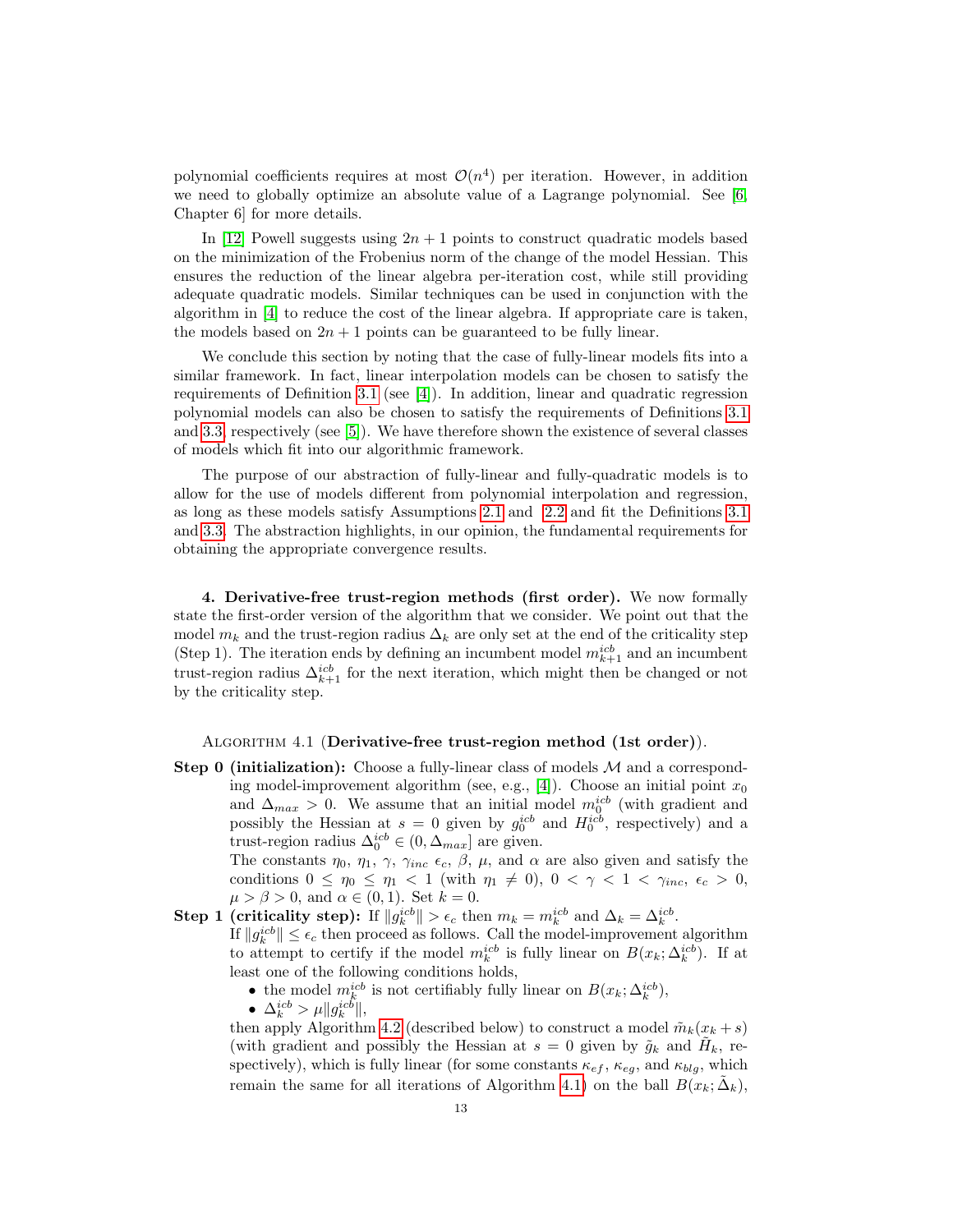for some  $\tilde{\Delta}_k \in (0, \mu \|\tilde{g}_k\|]$  given by Algorithm [4.2.](#page-13-0) In such a case set<sup>[1](#page-13-1)</sup>

$$
m_k = \tilde{m}_k
$$
 and  $\Delta_k = \min{\max{\{\tilde{\Delta}_k, \beta \|\tilde{g}_k\| \}, \Delta_k^{icb}\}}$ .

Otherwise set  $m_k = m_k^{icb}$  and  $\Delta_k = \Delta_k^{icb}$ .

- **Step 2 (step calculation):** Compute a step  $s_k$  that sufficiently reduces the model  $m_k$  (in the sense of [\(2.5\)](#page-4-5)) and such that  $x_k + s_k \in B(x_k; \Delta_k)$ .
- **Step 3 (acceptance of the trial point):** Compute  $f(x_k + s_k)$  and define

$$
\rho_k = \frac{f(x_k) - f(x_k + s_k)}{m_k(x_k) - m_k(x_k + s_k)}.
$$

If  $\rho_k \geq \eta_1$  or if both  $\rho_k \geq \eta_0$  and the model is fully linear (for the positive constants  $\kappa_{ef}$ ,  $\kappa_{eg}$ , and  $\kappa_{blq}$ ) on  $B(x_k; \Delta_k)$ , then  $x_{k+1} = x_k + s_k$  and the model is updated to include the new iterate into the sample set, resulting in a new model  $m_{k+1}^{icb}$  (with gradient and possibly the Hessian at  $s = 0$  given by  $g_{k+1}^{icb}$  and  $H_{k+1}^{icb}$ , respectively); otherwise the model and the iterate remain unchanged  $(m_{k+1}^{icb} = m_k$  and  $x_{k+1} = x_k$ ).

- **Step 4 (model improvement):** If  $\rho_k < \eta_1$  use the model-improvement algorithm to
	- attempt to certify that  $m_k$  is fully linear on  $B(x_k; \Delta_k)$ ,
	- if such a certificate is not obtained, we say that  $m_k$  is not certifiably fully linear and make one or more suitable improvement steps.
	- Define  $m_{k+1}^{icb}$  to be the (possibly improved) model.

Step 5 (trust-region radius update): Set

$$
\Delta_{k+1}^{icb} \in \begin{cases}\n[\Delta_k, \min\{\gamma_{inc}\Delta_k, \Delta_{max}\}] & \text{if } \rho_k \ge \eta_1, \\
\{\gamma\Delta_k\} & \text{if } \rho_k < \eta_1 \text{ and } m_k \text{ is fully linear,} \\
\{\Delta_k\} & \text{if } \rho_k < \eta_1 \text{ and } m_k \\
\text{is not certainly fully linear.}\n\end{cases}
$$

Increment k by one and go to Step 1.

The procedure invoked in the criticality step (Step 1 of Algorithm [4.1\)](#page-12-1) is described in the following algorithm.

<span id="page-13-0"></span>ALGORITHM 4.2 (Criticality step: 1st order). This algorithm is only applied if  $||g_k^{icb}|| \leq \epsilon_c$  and at least one of the following holds: the model  $m_k^{icb}$  is not certifiably fully linear on  $B(x_k; \Delta_k^{icb})$  or  $\Delta_k^{icb} > \mu \|g_k^{icb}\|$ . The constant  $\alpha \in (0,1)$  is chosen at Step 0 of Algorithm [4.1.](#page-12-1)

**Initialization:** Set  $i = 0$ . Set  $m_k^{(0)} = m_k^{icb}$ .

**Repeat** Increment  $i$  by one. Use the model-improvement algorithm to improve the previous model  $m_k^{(i-1)}$  $k^{(i-1)}$  until it is fully linear on  $B(x_k; \alpha^{i-1} \Delta_k^{icb})$  (notice that this can be done in a finite, uniformly bounded number of steps given the choice of the model-improvement algorithm in Step 0 of Algorithm [4.1\)](#page-12-1). Denote the new model by  $m_k^{(i)}$  $\tilde{k}^{(i)}$ . Set  $\tilde{\Delta}_k = \alpha^{i-1} \Delta_k^{icb}$  and  $\tilde{m}_k = m_k^{(i)}$  $\frac{\binom{n}{k}}{k}$ 

Until  $\tilde{\Delta}_k \leq \mu \|g_k^{(i)}\|$  $_{k}^{\left( \imath\right) }\Vert .$ 

Note that if  $||g_k^{icb}|| \leq \epsilon_c$  in the criticality step of Algorithm [4.1](#page-12-1) and Algorithm [4.2](#page-13-0) is invoked, the model  $m_k$  is fully linear on  $B(x_k; \tilde{\Delta}_k)$  with  $\tilde{\Delta}_k \leq \Delta_k$ . Then, by Lemma [3.2,](#page-7-0)  $m_k$  is also fully linear on  $B(x_k; \Delta_k)$  (as well as on  $B(x_k; \mu \|g_k\|)$ ).

<span id="page-13-1"></span><sup>&</sup>lt;sup>1</sup>Note that  $\Delta_k$  is selected to be the number in  $[\tilde{\Delta}_k, \Delta_k^{icb}]$  closest to  $\beta ||\tilde{g}_k||$ .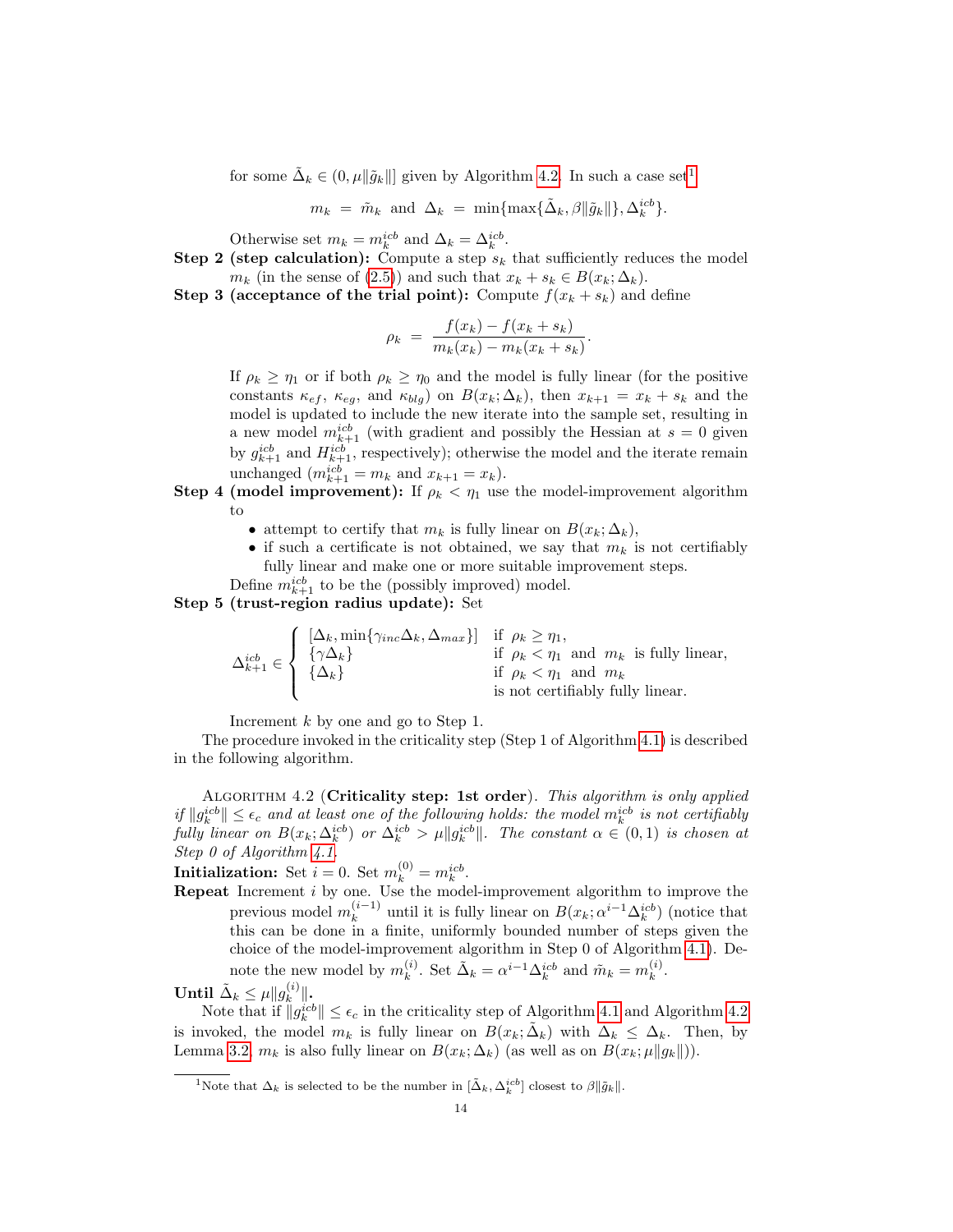We will prove in the next section that Algorithm [4.2](#page-13-0) terminates after a finite number of steps if  $\|\nabla f(x_k)\| \neq 0$ . If  $\|\nabla f(x_k)\| = 0$ , then we will cycle in the criticality step until some stopping criterion is met.

An analogue of this step can be found in Powell's work (e.g., [\[12\]](#page-28-5)), and is related to improving geometry when the step  $s_k$  is much smaller than  $\Delta_k$ , which occurs when the gradient of the model is small relative to the Hessian. Here we use the size of the gradient as the criticality test. Scaling with respect to the size of the Hessian is also possible, as long as arbitrarily small or large scaling factors are not allowed.

After Step 3 of Algorithm [4.1,](#page-12-1) we may have the following possible situations at each iteration:

- 1.  $\rho_k \geq \eta_1$ , hence, the new iterate is accepted and the trust-region radius is retained or increased. We will call such iterations successful. We will denote the set of indices of all successful iterations by  $S$ .
- 2.  $\eta_1 > \rho_k \geq \eta_0$  and  $m_k$  is fully linear. Hence, the new iterate is accepted and the trust-region radius is decreased. We will call such iterations acceptable. (There are no acceptable iterations when  $\eta_0 = \eta_1 \in (0,1)$ .)
- 3.  $\eta_1 > \rho_k$  and  $m_k$  is not certifiably fully linear. Hence, the model is improved. The new point might be included in the sample set but is not accepted as a new iterate. We will call such iterations model-improving.
- 4.  $\rho_k < \eta_0$  and  $m_k$  is fully linear. This is the case when no (acceptable) decrease was obtained and there is no need to improve the model. The trust-region radius is reduced and nothing else changes. We will call such iterations unsuccessful.

<span id="page-14-0"></span>5. Global convergence for first-order critical points. We will first show that unless the current iterate is a first-order stationary point then the algorithm will not loop infinitely in the criticality step of Algorithm [4.1](#page-12-1) (Algorithm [4.2\)](#page-13-0). The proof is very similar to the one in [\[3,](#page-28-3) Lemma 5.iii] but we repeat the details here for completeness.

<span id="page-14-1"></span>LEMMA 5.1. If  $\nabla f(x_k) \neq 0$ , Step 1 of Algorithm [4.1](#page-12-1) will terminate in a finite number of improvement steps (by applying Algorithm [4.2\)](#page-13-0).

Proof. Assume that the loop in Algorithm [4.2](#page-13-0) is infinite. We will show that  $\nabla f(x_k)$  has to be zero in this case. At the start, we know that we do not have a certifiably fully-linear model  $m_k^{icb}$  or that the radius  $\Delta_k^{icb}$  exceeds  $\mu \|g_k^{icb}\|$ . We then define  $m_k^{(0)} = m_k^{icb}$  and the model is improved until it is fully linear on the ball  $B(x_k; \alpha^0 \Delta_k^{icb})$  (in a finite number of improvement steps). If the gradient  $g_k^{(1)}$  $k^{(1)}$  of the resulting model  $m_k^{(1)}$  $_{k}^{(1)}$  satisfies  $\mu||g_{k}^{(1)}$  $\|k_k^{(1)}\| \ge \alpha^0 \Delta_k^{icb}$ , the procedure stops with

$$
\tilde{\Delta}^{icb}_{k} = \alpha^{0} \Delta^{icb}_{k} \leq \mu \|g_{k}^{(1)}\|.
$$

Otherwise, that is if  $\mu$ || $g_k^{(1)}$  $\|k^{(1)}\| < \alpha^0 \Delta_k^{icb}$ , the model is improved until it is fully linear on the ball  $B(x_k; \alpha \Delta_k^{icb})$ . Then, again, either the procedure stops or the radius is again multiplied by  $\alpha$ , and so on.

The only way for this procedure to be infinite (and to require an infinite number of improvement steps) is if

$$
\mu \|g_k^{(i)}\| \, < \, \alpha^{i-1} \Delta_k^{icb},
$$

for all  $i \geq 1$ , where  $g_k^{(i)}$  $\binom{i}{k}$  is the gradient of the model  $m_k^{(i)}$  $\binom{n}{k}$ . This construction implies that  $\lim_{i\to+\infty} \|g_k^{(i)}\|$  $\|k_k^{(i)}\| = 0$ . Since each model  $m_k^{(i)}$  was fully linear on  $B(x_k; \alpha^{i-1} \Delta_k^{icb})$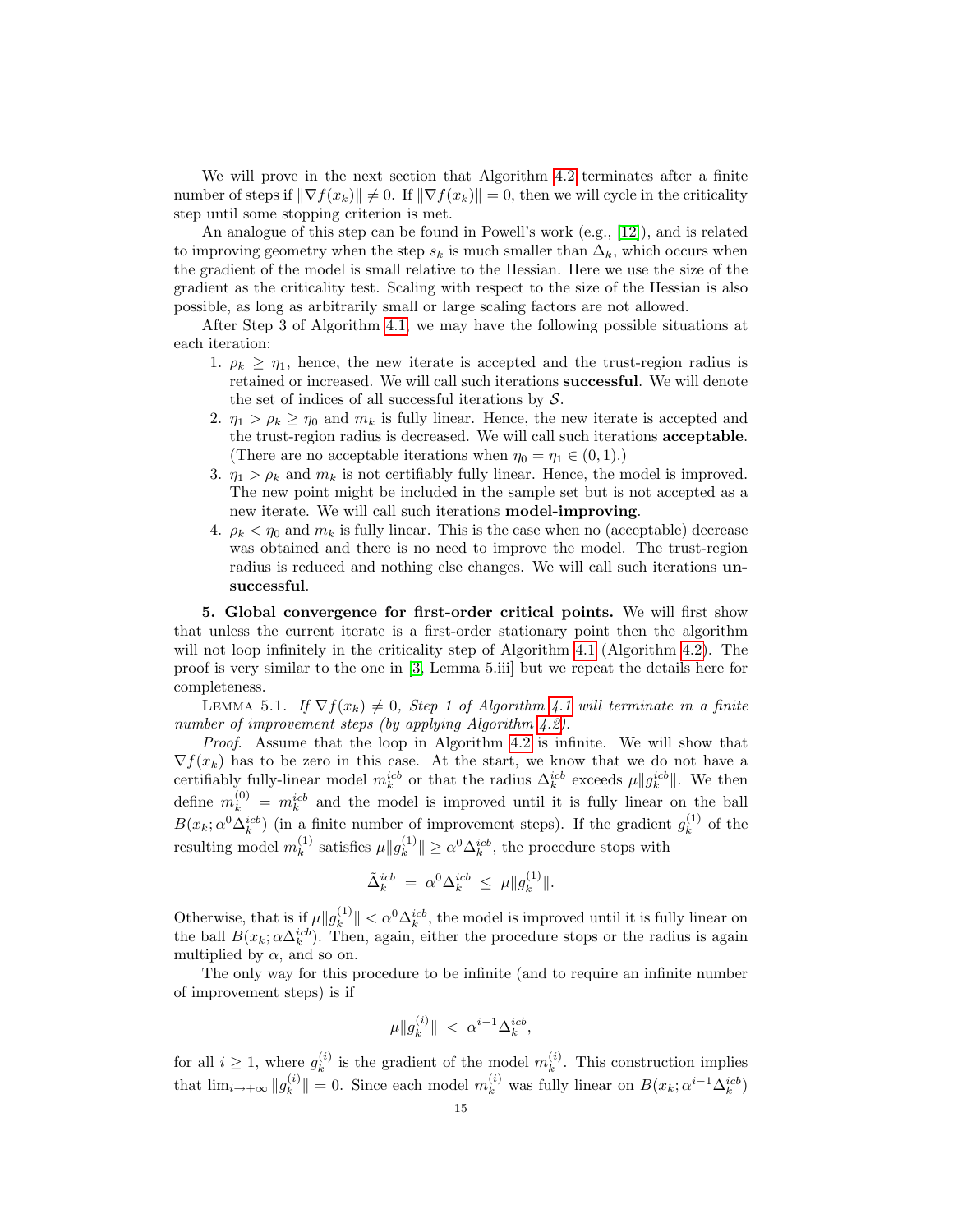then [\(3.1\)](#page-6-2) with  $s = 0$  and  $x = x_k$  provide

$$
\|\nabla f(x_k) - g_k^{(i)}\| \le \kappa_{eg} \alpha^{i-1} \Delta_k^{icb}
$$

for each  $i \geq 1$ . Thus, using the triangle inequality, it holds for all  $i \geq 1$ 

$$
\|\nabla f(x_k)\| \ \leq \ \|\nabla f(x_k) - g_k^{(i)}\| + \|g_k^{(i)}\| \ \leq \ \left(\kappa_{eg} + \frac{1}{\mu}\right)\alpha^{i-1}\Delta_k^{icb}.
$$

Since  $\alpha \in (0,1)$ , this implies that  $\nabla f(x_k) = 0$ .  $\Box$ 

We will prove now the results related to global convergence to first-order critical points. For minimization we need to assume that  $f$  is bounded from below.

<span id="page-15-0"></span>ASSUMPTION 5.1. Assume f is bounded below on  $L(x_0)$ , that is there exists a constant  $\kappa_*$  such that, for all  $x \in L(x_0)$ ,  $f(x) \geq \kappa_*$ .

We will make use of the assumptions on the boundedness of  $f$  from below and on the Lipschitz continuity of the gradient of  $f$  (i.e., Assumptions [3.1](#page-6-0) and [5.1\)](#page-15-0), and of the existence of fully-linear models (Definition [3.1\)](#page-6-1). For simplicity of the presentation, we also require the model Hessian  $H_k = \nabla^2 m_k(x_k)$  to be uniformly bounded. In general, fully-linear models are only required to have continuous first-order derivatives ( $\kappa_{bhm}$ below can then be regarded as a bound on the Lipschitz constant of the gradient of these models).

<span id="page-15-3"></span>ASSUMPTION 5.2. There exists a constant  $\kappa_{bhm} > 0$  such that, for all  $x_k$  generated by the algorithm,

$$
||H_k|| \leq \kappa_{bhm}.
$$

<span id="page-15-2"></span>We start the main part of the analysis with the following key lemma. LEMMA 5.2. If  $m_k$  is fully linear on  $B(x_k; \Delta_k)$  and

$$
\Delta_k \leq \min\left[\frac{1}{\kappa_{bhm}}, \frac{\kappa_{fcd}(1-\eta_1)}{4\kappa_{ef}}\right] \|g_k\|,
$$

then the k-th iteration is successful.

Proof. Since

<span id="page-15-1"></span>
$$
\Delta_k \leq \frac{\|g_k\|}{\kappa_{bhm}},
$$

the fraction of Cauchy decrease condition  $(2.5)$ – $(2.6)$  immediately gives that

$$
m_k(x_k) - m_k(x_k + s_k) \ge \frac{\kappa_{fcd}}{2} \|g_k\| \min\left[\frac{\|g_k\|}{\kappa_{bhm}}, \Delta_k\right] = \frac{\kappa_{fcd}}{2} \|g_k\| \Delta_k. \tag{5.1}
$$

On the other hand, since the current model is fully linear on  $B(x_k; \Delta_k)$ , then from the bound  $(3.2)$  on the error between the function and the model and from  $(5.1)$  we have

$$
|\rho_k - 1| \leq \left| \frac{f(x_k + s_k) - m_k(x_k + s_k)}{m_k(x_k) - m_k(x_k + s_k)} \right| + \left| \frac{f(x_k) - m_k(x_k)}{m_k(x_k) - m_k(x_k + s_k)} \right|
$$
  

$$
\leq \frac{4\kappa_{ef}\Delta_k^2}{\kappa_{fcd}||g_k||\Delta_k}
$$
  

$$
\leq 1 - \eta_1,
$$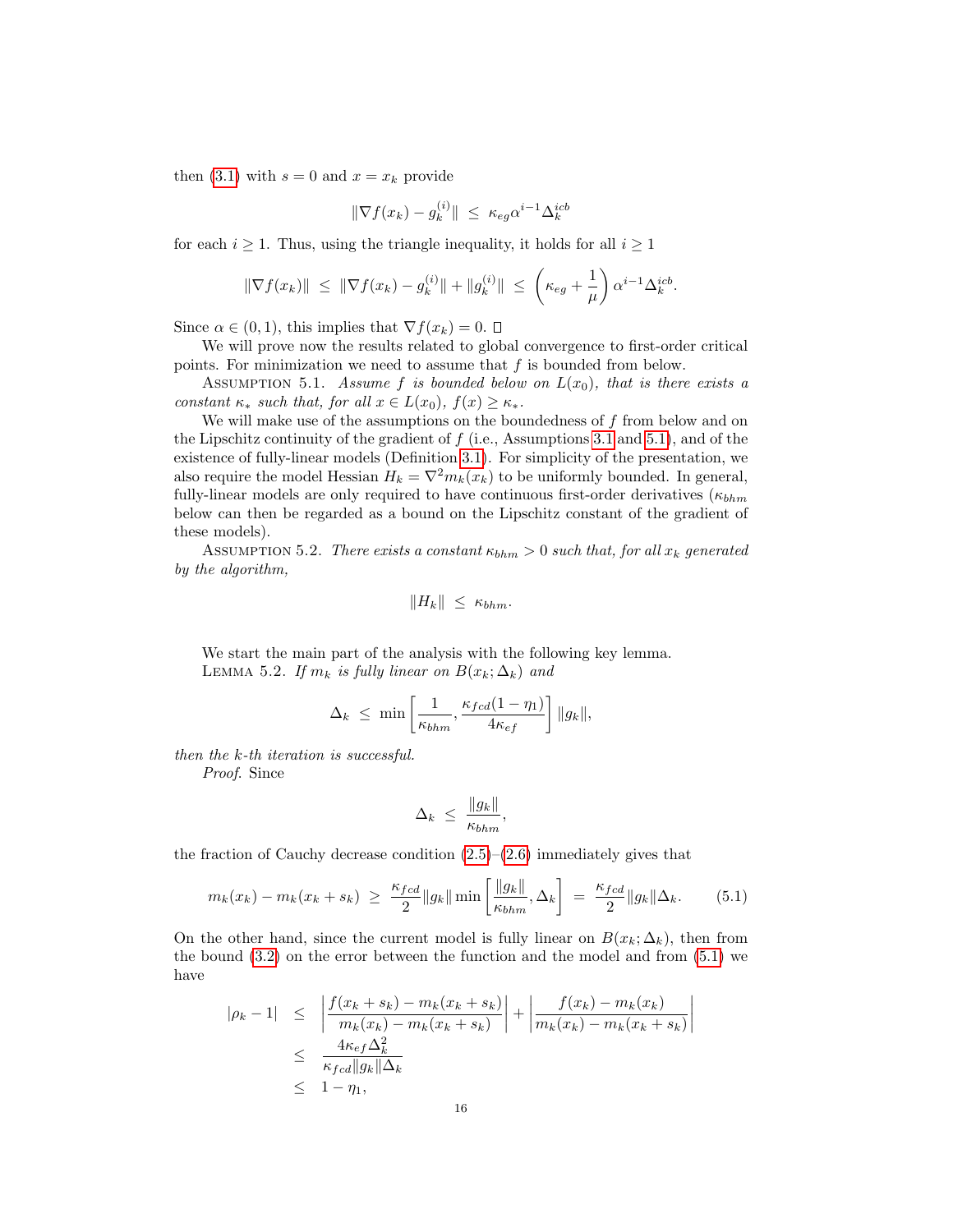where we have used the assumption  $\Delta_k \leq \kappa_{fcd} ||g_k|| (1 - \eta_1) / (4 \kappa_{ef})$  to deduce the last inequality. Therefore,  $\rho_k \geq \eta_1$ , and iteration k is successful.  $\Box$ 

It now follows that if the gradient of the model is bounded away from zero then so is the trust-region radius.

<span id="page-16-2"></span>LEMMA 5.3. Suppose that there exists a constant  $\kappa_1 > 0$  such that  $||g_k|| \ge \kappa_1$  for all k. Then, there exists a constant  $\kappa_2 > 0$  such that

$$
\Delta_k~\geq~\kappa_2
$$

for all k.

Proof. We know from Step 1 of Algorithm [4.1](#page-12-1) (independently of whether Algorithm [4.2](#page-13-0) has been invoked) that

$$
\Delta_k \geq \min\{\beta \|g_k\|, \Delta_k^{icb}\}.
$$

<span id="page-16-0"></span>Thus,

$$
\Delta_k \ge \min\{\beta \kappa_1, \Delta_k^{icb}\}.\tag{5.2}
$$

By Lemma [5.2](#page-15-2) and by the assumption that  $||g_k|| \geq \kappa_1$  for all k, whenever  $\Delta_k$  falls below a certain value given by

$$
\bar{\kappa}_2 = \min\left[\frac{\kappa_1}{\kappa_{bhm}}, \frac{\kappa_{fcd}\kappa_1(1-\eta_1)}{4\kappa_{ef}}\right],
$$

the k-th iteration has to be either successful or model improving (when it is not successful and  $m_k$  is not certifiably fully linear) and hence, from Step 5,  $\Delta_{k+1}^{icb} \geq \Delta_k$ . We conclude from this, [\(5.2\)](#page-16-0), and the rules of Step 5 that  $\Delta_k \ge \min\{\Delta_0^{icb}, \beta \kappa_1, \gamma \bar{\kappa}_2\}$  $\kappa_2$ .  $\Box$ 

We will now consider what happens when the number of successful iterations is finite.

<span id="page-16-1"></span>Lemma 5.4. If the number of successful iterations is finite then

$$
\lim_{k \to +\infty} \|\nabla f(x_k)\| = 0.
$$

Proof. Let us consider iterations that come after the last successful iteration. We know that we can have only a finite (uniformly bounded, say by  $N$ ) number of model-improving iterations before the model becomes fully linear and, hence, there is an infinite number of iterations that are either acceptable or unsuccessful and in either case the trust region is reduced. Since there are no more successful iterations, then  $\Delta_k$  is never increased for sufficiently large k. Moreover,  $\Delta_k$  is decreased at least once every N iterations by a factor of  $\gamma$ . Thus,  $\Delta_k$  converges to zero.

Now, for each j, let  $i_j$  be the index of the first iteration after the j-th iteration for which the model  $m_j$  is fully linear. Then

$$
||x_j - x_{i_j}|| \leq N\Delta_j \to 0
$$

as j goes to  $+\infty$ .

Let us now observe that

$$
\|\nabla f(x_j)\| \leq \|\nabla f(x_j) - \nabla f(x_{i_j})\| + \|\nabla f(x_{i_j}) - g_{i_j}\| + \|g_{i_j}\|.
$$
  
17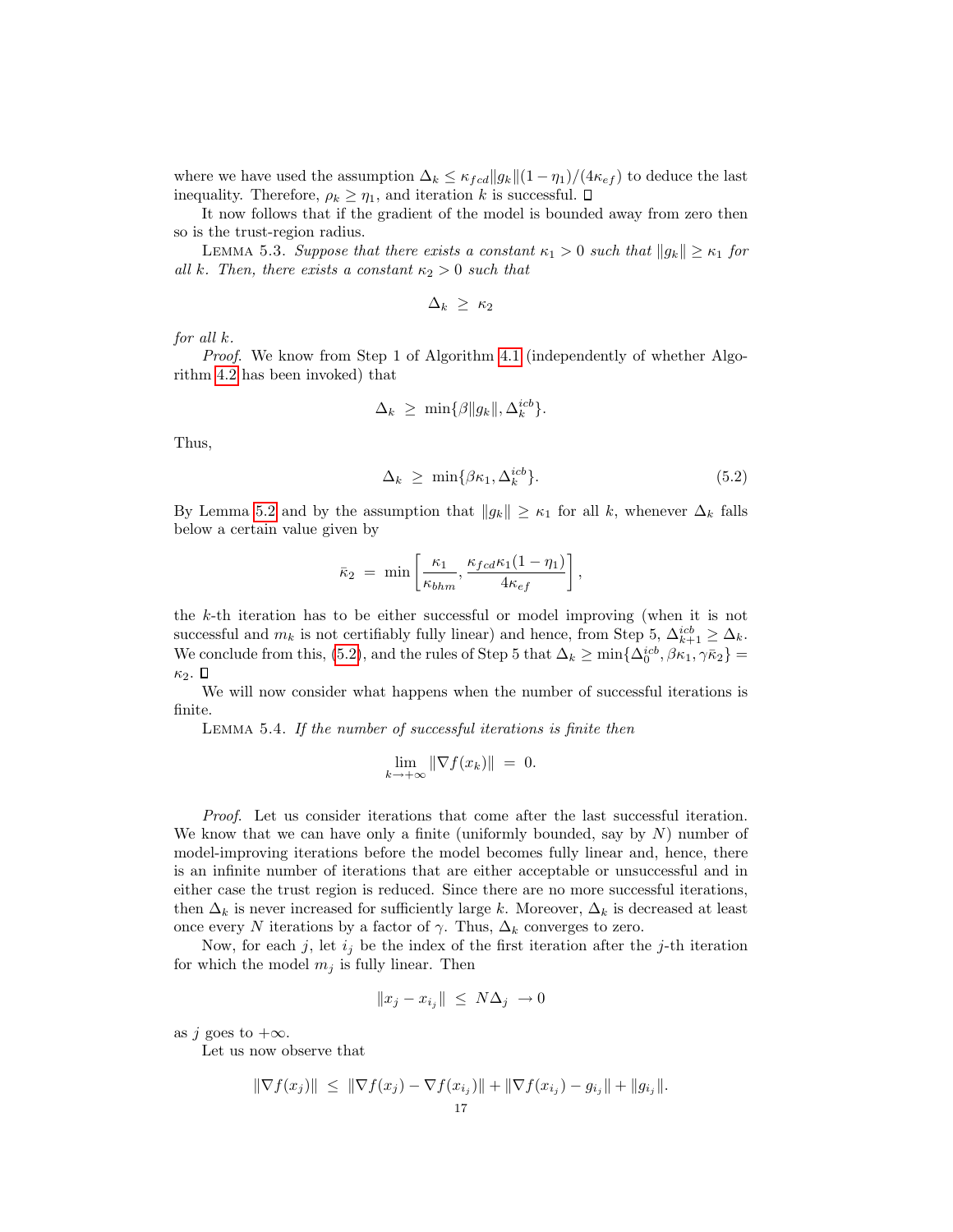What remains to show is that all three terms on the right-hand side are converging to zero. The first term converges to zero because of the Lipschitz continuity of  $\nabla f$ and the fact that  $||x_{i_i} - x_j|| \to 0$ . The second term is converging to zero because of the bound [\(3.1\)](#page-6-2) on the error between the gradients of a fully-linear model and the function f and the fact that  $m_{i_j}$  is fully linear. Finally, the third term can be shown to converge to zero by Lemma [5.2,](#page-15-2) since if  $||g_{i_j}||$  was bounded away from zero for a subsequence, then for small enough  $\Delta_{i_j}$  (recall that  $\Delta_{i_j} \to 0$ ),  $i_j$  would be a successful iteration, which would then yield a contradiction.

We now prove that the trust-region radius converges to zero, which is particularly relevant in the derivative-free context.

<span id="page-17-0"></span>Lemma 5.5.

$$
\lim_{k \to +\infty} \Delta_k = 0. \tag{5.3}
$$

*Proof.* When  $S$  is finite the result is shown in the proof of Lemma [5.4.](#page-16-1) Let us consider the case when S is infinite. For any  $k \in S$  we have

$$
f(x_k) - f(x_{k+1}) \geq \eta_1[m_k(x_k) - m_k(x_k + s_k)].
$$

By using the bound on the fraction of Cauchy decrease [\(2.6\)](#page-4-6), we have

$$
f(x_k) - f(x_{k+1}) \ge \eta_1 \frac{\kappa_{fcd}}{2} ||g_k|| \min \left[ \frac{||g_k||}{||H_k||}, \Delta_k \right].
$$

Due to Step 1 of Algorithm [4.1](#page-12-1) we have  $||g_k|| \ge \min{\{\epsilon_c, \mu^{-1}\Delta_k\}}$ , hence

$$
f(x_k) - f(x_{k+1}) \geq \eta_1 \frac{\kappa_{fcd}}{2} \min\{\epsilon_c, \mu^{-1} \Delta_k\} \min\left[\frac{\min\{\epsilon_c, \mu^{-1} \Delta_k\}}{\|H_k\|}, \Delta_k\right].
$$

Since  $S$  is infinite and  $f$  is bounded from below, the right-hand side of the above expression has to converge to zero. Hence  $\lim_{k \in \mathcal{S}} \Delta_k = 0$ , and the proof is complete if all iterations are successful. Now recall that the trust-region radius can only be increased during a successful iteration, and it can only be increased by a ratio of at most  $\gamma_{inc}$ . Let  $k \notin S$  be the index of an iteration (after the first successful one). Then  $\Delta_k \leq \gamma_{inc} \Delta_{s_k}$ , where  $s_k$  is the index of the last successful iteration before k. Since  $\Delta_{s_k}$  → 0, then  $\Delta_k$  → 0, for  $k \notin \mathcal{S}$ . □

The following lemma now follows.

<span id="page-17-2"></span>Lemma 5.6.

$$
\liminf_{k \to +\infty} \|g_k\| = 0. \tag{5.4}
$$

*Proof.* Assume, for the purpose of deriving a contradiction, that, for all  $k$ ,

$$
||g_k|| \ge \kappa_1 \tag{5.5}
$$

for some  $\kappa_1 > 0$ . By Lemma [5.3](#page-16-2) we have that  $\Delta_k \geq \kappa_2$  for all k. We obtain a contradiction with Lemma [5.5.](#page-17-0)

We now show that if the model gradient  $||g_k||$  converges to zero on a subsequence then so does the true gradient  $\|\nabla f(x_k)\|.$ 

<span id="page-17-3"></span>LEMMA 5.7. For any subsequence  $\{k_i\}$  such that

<span id="page-17-1"></span>
$$
\lim_{i \to +\infty} \|g_{k_i}\| = 0 \tag{5.6}
$$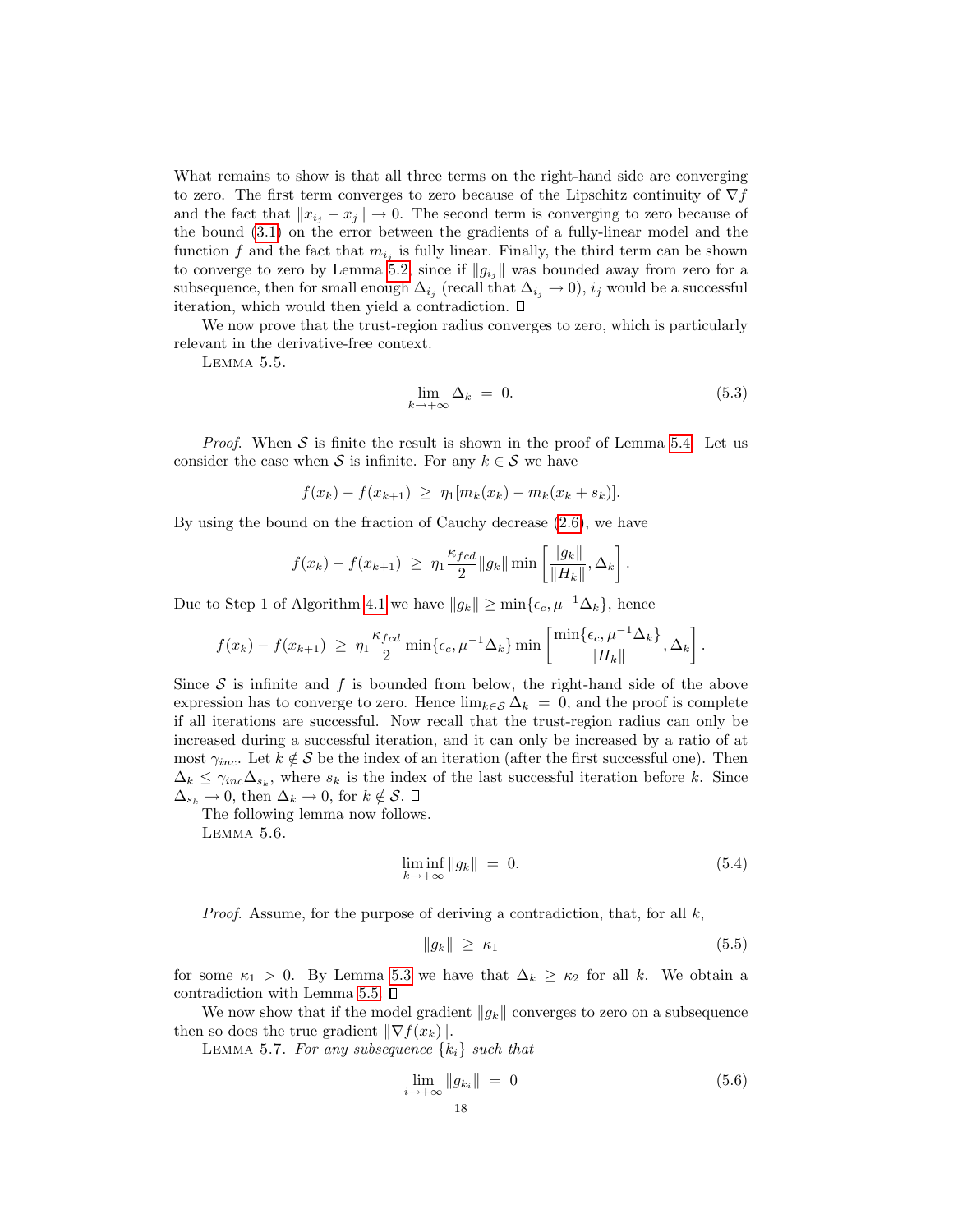it also holds that

<span id="page-18-0"></span>
$$
\lim_{i \to +\infty} \|\nabla f(x_{k_i})\| = 0. \tag{5.7}
$$

*Proof.* First we note that, by [\(5.6\)](#page-17-1),  $||g_{k_i}|| \leq \epsilon_c$  for i sufficiently large. Thus, the mechanism of the criticality step (Step 1) ensures that the model  $m_{k_i}$  is fully linear on a ball  $B(x_{k_i}; \Delta_{k_i})$  with  $\Delta_{k_i} \leq \mu \|g_{k_i}\|$  for all i sufficiently large (if  $\nabla f(x_{k_i}) \neq 0$ ). Then, using the bound [\(3.1\)](#page-6-2) on the error between the gradients of the function and the model, we have

$$
\|\nabla f(x_{k_i}) - g_{k_i}\| \leq \kappa_{eg} \Delta_{k_i} \leq \kappa_{eg} \mu \|g_{k_i}\|.
$$

As a consequence, we have

$$
\|\nabla f(x_{k_i})\| \leq \|\nabla f(x_{k_i}) - g_{k_i}\| + \|g_{k_i}\| \leq (\kappa_{eg}\mu + 1) \|g_{k_i}\|,
$$

for all *i* sufficiently large. But since  $||g_{k_i}|| \to 0$  then this implies [\(5.7\)](#page-18-0).  $\Box$ 

Lemmas [5.6](#page-17-2) and [5.7](#page-17-3) immediately give the following global convergence result. Theorem 5.8. Let Assumptions [3.1,](#page-6-0) [5.1,](#page-15-0) and [5.2](#page-15-3) hold. Then,

$$
\liminf_{k \to +\infty} \nabla f(x_k) = 0.
$$

If the sequence of iterates is bounded then this result implies the existence of one limit point that is first-order critical. In fact we are able to prove that all limit points of the sequence of iterates are first-order critical.

<span id="page-18-3"></span>THEOREM 5.9. Let Assumptions [3.1,](#page-6-0) [5.1,](#page-15-0) and [5.2](#page-15-3) hold. Then,

$$
\lim_{k \to +\infty} \nabla f(x_k) = 0.
$$

*Proof.* Lemma [5.4](#page-16-1) establishes that in the case when  $S$  is finite the theorem holds. Hence, we will assume that  $\mathcal S$  is infinite. Suppose, for the purpose of establishing a contradiction, that there exists a subsequence  $\{k_i\}$  of successful or acceptable iterations such that

<span id="page-18-1"></span>
$$
\|\nabla f(x_{k_i})\| \ge \epsilon_0 > 0,\tag{5.8}
$$

for some  $\epsilon_0 > 0$  and for all i (we can ignore the other types of iterations, since  $x_k$  does not change during such iterations). Then, because of Lemma [5.7,](#page-17-3) we obtain that

$$
||g_{k_i}|| \geq \epsilon > 0,
$$

<span id="page-18-2"></span>for some  $\epsilon > 0$  and for all i sufficiently large. Without loss of generality, we pick  $\epsilon$ such that

$$
\epsilon \leq \min\left\{\frac{\epsilon_0}{2(2 + \kappa_{eg}\mu)}, \epsilon_c\right\}.
$$
\n(5.9)

Lemma [5.6](#page-17-2) then ensures the existence, for each  $k_i$  in the subsequence, of a first iteration  $\ell_i > k_i$  such that  $||g_{\ell_i}|| < \epsilon$ . By removing elements from  $\{k_i\}$ , without loss of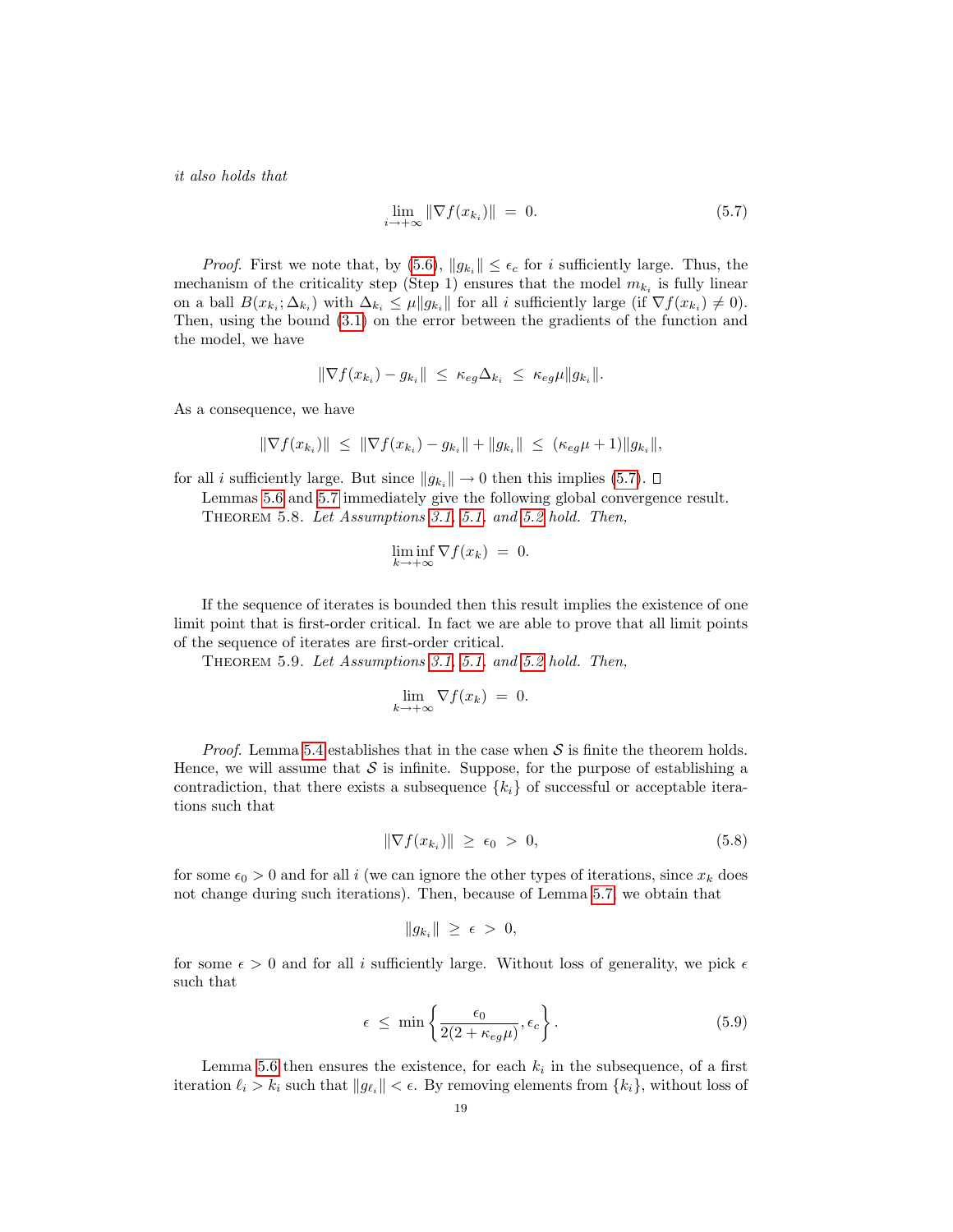generality and without a change of notation, we thus obtain that there exists another subsequence indexed by  $\{\ell_i\}$  such that

<span id="page-19-0"></span>
$$
||g_k|| \ge \epsilon \text{ for } k_i \le k < \ell_i \text{ and } ||g_{\ell_i}|| < \epsilon,\tag{5.10}
$$

for sufficiently large  $i$ , with inequality  $(5.8)$  being retained.

We now restrict our attention to the set  $K$  corresponding to the subsequence of iterations whose indices are in the set

$$
\cup_{i\in\mathbb{N}_0}\{k\in\mathbb{N}_0:\,k_i\leq k<\ell_i\},\
$$

where  $k_i$  and  $\ell_i$  belong to the two subsequences given above in [\(5.10\)](#page-19-0).

We know that  $||g_k|| \geq \epsilon$  for  $k \in \mathcal{K}$ . From Lemma [5.5](#page-17-0)  $\lim_{k \to +\infty} \Delta_k = 0$  and by Lemma [5.2](#page-15-2) we conclude that for any large enough  $k \in \mathcal{K}$  the iteration k is either successful, if the model is fully linear, or model improving, otherwise.

Moreover, for each  $k \in \mathcal{K} \cap \mathcal{S}$  we have

$$
f(x_k) - f(x_{k+1}) \ge \eta_1[m_k(x_k) - m_k(x_k + s_k)] \ge \eta_1 \frac{\kappa_{fcd}}{2} \|g_k\| \min\left[\frac{\|g_k\|}{\kappa_{bhm}}, \Delta_k\right].
$$
\n(5.11)

and for any such k large enough,  $\Delta_k \leq \frac{\epsilon}{\kappa_{bhm}}$ . Hence, we have for  $k \in \mathcal{K} \cap \mathcal{S}$  sufficiently large,

$$
\Delta_k \leq \frac{2}{\eta_1 \kappa_{fcd} \epsilon} [f(x_k) - f(x_{k+1})].
$$

Since for any  $k \in \mathcal{K}$  large enough the iteration is either successful or model improving and since for a model improving iteration  $x_k = x_{k+1}$  we have, for all i sufficiently large,

$$
||x_{k_i}-x_{\ell_i}|| \leq \sum_{\substack{j=k_i\\j\in\mathcal{K}\cap\mathcal{S}}}^{\ell_i-1} ||x_j-x_{j+1}|| \leq \sum_{\substack{j=k_i\\j\in\mathcal{K}\cap\mathcal{S}}}^{\ell_i-1} \Delta_j \leq \frac{2}{\eta_1\kappa_{fcd}\epsilon}[f(x_{k_i})-f(x_{\ell_i})].
$$

Since the sequence  $\{f(x_k)\}\$ is bounded below (Assumption [5.1\)](#page-15-0) and monotonic decreasing, we see that the right-hand side of this inequality must converge to zero, and we therefore obtain that

$$
\lim_{i \to +\infty} \|x_{k_i} - x_{\ell_i}\| = 0.
$$

Now,

$$
\|\nabla f(x_{k_i})\| \leq \|\nabla f(x_{k_i}) - \nabla f(x_{\ell_i})\| + \|\nabla f(x_{\ell_i}) - g_{\ell_i}\| + \|g_{\ell_i}\|.
$$

The first term of the right-hand side tends to zero because of the Lipschitz continuity of the gradient of f (Assumption [3.1\)](#page-6-0), and is thus bounded by  $\epsilon$  for i sufficiently large. The third term is bounded by  $\epsilon$  by [\(5.10\)](#page-19-0). For the second term we use the fact that from [\(5.9\)](#page-18-2) and the mechanism of the criticality step (Step 1) at iteration  $\ell_i$ , the model  $m_{\ell_i}$  is fully linear on  $B(x_{\ell_i}; \mu \| g_{\ell_i} \|)$ . Thus, using using [\(3.1\)](#page-6-2) and [\(5.10\)](#page-19-0), we also deduce that the second term is bounded by  $\kappa_{eg}\mu\epsilon$  (for *i* sufficiently large). As a consequence, we obtain from these bounds and [\(5.9\)](#page-18-2) that

$$
\|\nabla f(x_{k_i})\| \le (2 + \kappa_{eg}\mu)\epsilon \le \frac{1}{2}\epsilon_0
$$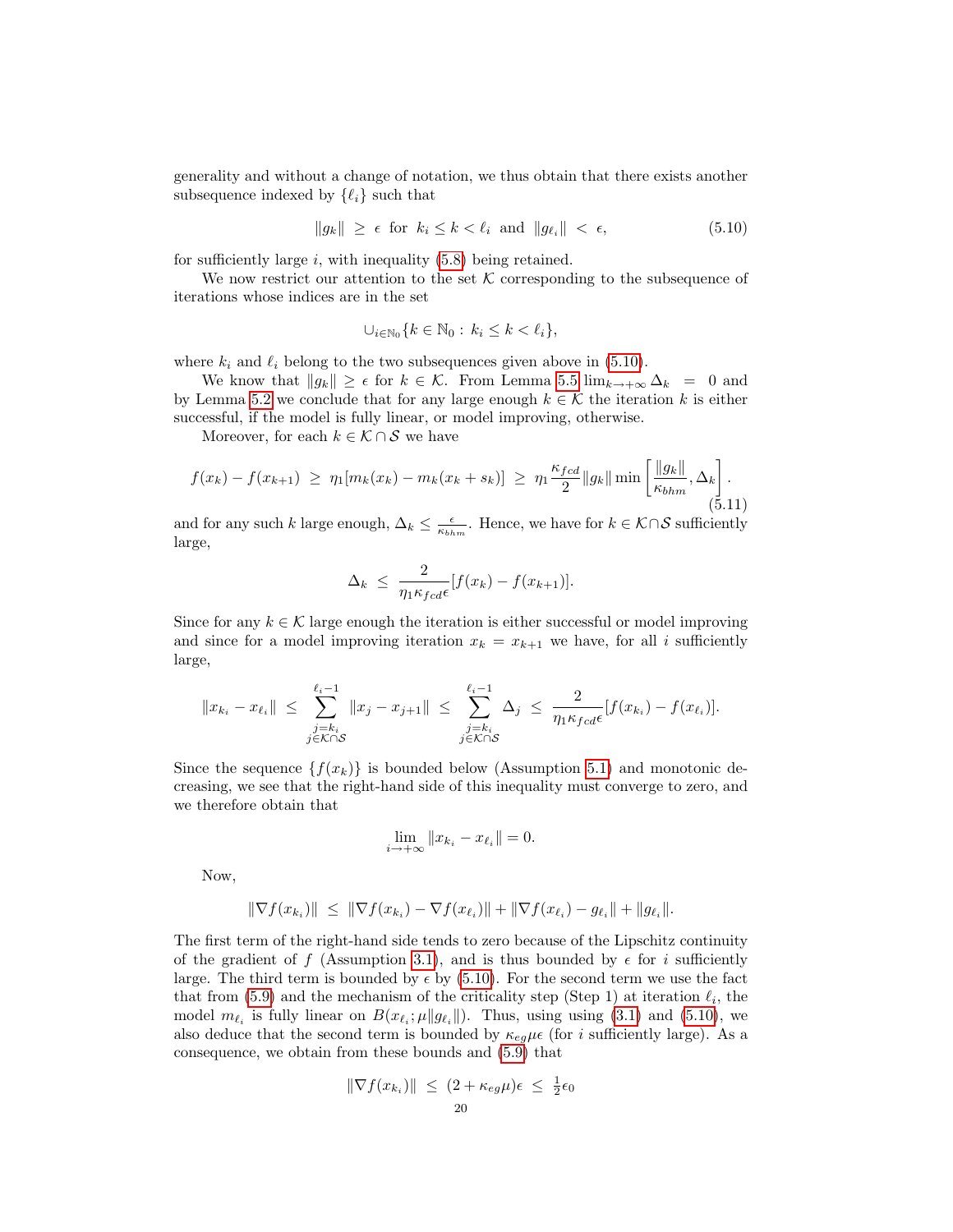for i large enough, which contradicts  $(5.8)$ . Hence our initial assumption must be false and the theorem follows.  $\square$ 

<span id="page-20-2"></span>REMARK 5.1. This last theorem is the only result for which we need to use the fact that  $x_k = x_{k+1}$  at the model-improving iterations. So, this requirement could be lifted from the algorithm if only a liminf-type result is desired. The advantage of this is that it becomes possible to accept simple decrease in the function value even when the model is not fully linear. The disadvantage, aside from the weaker convergence result, is in the inherent difficulty of producing fully-linear models after at most N consecutive model-improvement steps when the region where each such model has to be fully linear can change at each iteration.

<span id="page-20-0"></span>6. Derivative-free trust-region methods (second order). In order to achieve global convergence to second-order critical points, the algorithm must attempt to drive to zero a quantity that expresses second-order stationarity. Following [\[2,](#page-28-0) Section 9.3], one possibility is to work with

$$
\sigma_k^m = \max\left\{||g_k||, -\lambda_{\min}(H_k)\right\},\,
$$

which measures the second-order stationarity of the model.

The algorithm follows mostly the same arguments as those of Algorithm [4.1.](#page-12-1) One fundamental difference is that  $\sigma_k^m$  now plays the role of  $||g_k||$ . Another is the need to work with fully-quadratic models. A third main modification is the need to be able to solve the trust-region subproblem better, so that the step yields both a fraction of Cauchy decrease and a fraction of the eigenstep decrease when negative curvature is present. Finally, to prove the lim-type convergence result in the second-order case, we also need to increase the trust-region radius on some of the successful iterations, whereas in the first-order case that was optional. Unlike the case of traditional trustregion methods [\[2,](#page-28-0) Page 158] that seek second-order convergence results we do not increase the trust-region radius on *every* successful iteration. We only insist on such an increase when the size of the trust-region radius is small when compared to the measure of stationarity.

<span id="page-20-1"></span>We state the version of the algorithm that we consider.

## ALGORITHM 6.1 (Derivative-free trust-region method (2nd order)).

**Step 0 (initialization):** Choose a fully-quadratic class of models  $M$  and a corresponding model-improvement algorithm (see, e.g., [\[4\]](#page-28-6)). Choose an initial point  $x_0$  and  $\Delta_{max} > 0$ . We assume that an initial model  $m_0^{icb} m_0^{icb}(x_0 + s)$ (with gradient and Hessian at  $s = 0$  given by  $g_0^{icb}$  and  $H_0^{icb}$ , respectively), with  $\sigma_0^{m,icb} = \max{\{\|g_0^{icb}\|, -\lambda_{\min}(H_0^{icb})\}}$ , and a trust-region radius  $\Delta_0^{icb} \in$  $(0, \Delta_{max}]$  are given.

The constants  $\eta_0$ ,  $\eta_1$ ,  $\gamma$ ,  $\gamma_{inc}$   $\epsilon_c$ ,  $\beta$ ,  $\mu$ , and  $\alpha$  are also given and satisfy the conditions  $0 \leq \eta_0 \leq \eta_1 < 1$  (with  $\eta_1 \neq 0$ ),  $0 < \gamma < 1 < \gamma_{inc}, \epsilon_c > 0$ ,  $\mu > \beta > 0$ , and  $\alpha \in (0,1)$ . Set  $k = 0$ .

Step 1 (criticality step): If  $\sigma_k^{m,icb} > \epsilon_c$  then  $m_k = m_k^{icb}$  and  $\Delta_k = \Delta_k^{icb}$ .

If  $\sigma_k^{m,icb} \leq \epsilon_c$  then proceed as follows. Call the model-improvement algorithm to attempt to certify if the model  $m_k^{icb}$  is fully quadratic on  $B(x_k; \Delta_k^{icb})$ . If at least one of the following conditions holds,

- the model  $m_k^{icb}$  is not certifiably fully quadratic on  $B(x_k; \Delta_k^{icb})$ ,
- $\Delta_k^{icb} > \mu \sigma_k^{m, icb}$ ,

then apply Algorithm [6.2](#page-22-1) (described below) to construct a model  $\tilde{m}_k(x_k + s)$ (with gradient and Hessian at  $s = 0$  given by  $\tilde{g}_k$  and  $\tilde{H}_k$ , respectively),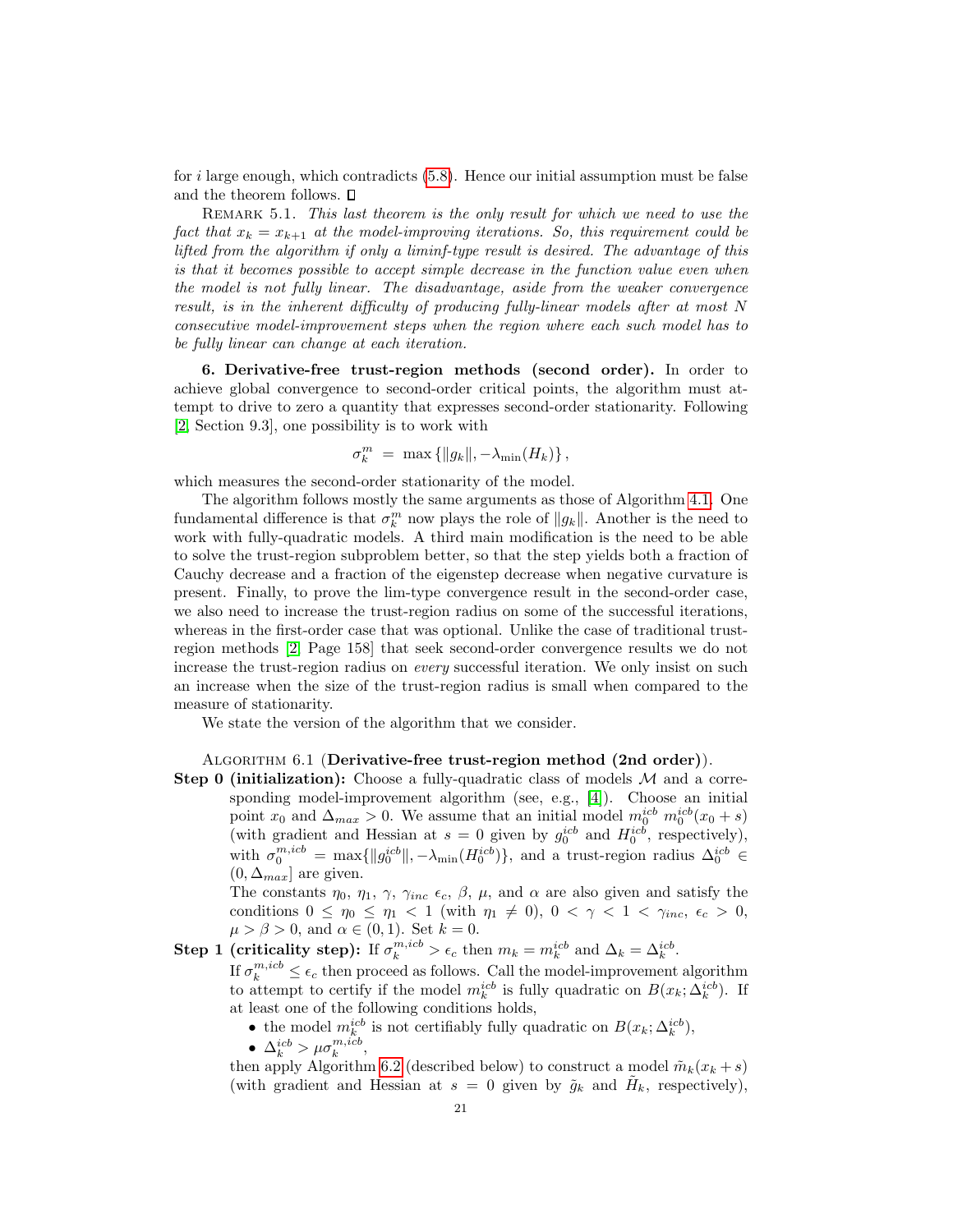with  $\tilde{\sigma}_k^m = \max{\{\|\tilde{g}_k\|, -\lambda_{\min}(\tilde{H}_k)\}\}\$ , which is fully quadratic (for some constants  $\kappa_{ef}$ ,  $\kappa_{eg}$ ,  $\kappa_{eh}$ , and  $\kappa_{blh}$ , which remain the same for all iterations of Algorithm [6.1\)](#page-20-1) on the ball  $B(x_k; \tilde{\Delta}_k)$  for some  $\tilde{\Delta}_k \in (0, \mu \tilde{\sigma}_k^m]$  given by Algo-rithm [6.2.](#page-22-1) In such a case set<sup>[2](#page-21-0)</sup>

$$
m_k = \tilde{m}_k
$$
 and  $\Delta_k = \min\{\max\{\tilde{\Delta}_k, \beta \tilde{\sigma}_k^m\}, \Delta_k^{icb}\}.$ 

Otherwise set  $m_k = m_k^{icb}$  and  $\Delta_k = \Delta_k^{icb}$ .

- **Step 2 (step calculation):** Compute a step  $s_k$  that sufficiently reduces the model  $m_k$  (in the sense of [\(2.9\)](#page-5-2)) and such that  $x_k + s_k \in B(x_k; \Delta_k)$ .
- **Step 3 (acceptance of the trial point):** Compute  $f(x_k + s_k)$  and define

$$
\rho_k = \frac{f(x_k) - f(x_k + s_k)}{m_k(x_k) - m_k(x_k + s_k)}
$$

.

If  $\rho_k \geq \eta_1$  or if both  $\rho_k \geq \eta_0$  and the model is fully quadratic (for the positive constants  $\kappa_{ef}$ ,  $\kappa_{eg}$ ,  $\kappa_{eh}$ , and  $\kappa_{blh}$ ) on  $B(x_k; \Delta_k)$ , then  $x_{k+1} = x_k + s_k$  and the model is updated to include the new iterate into the sample set resulting in a new model  $m_{k+1}^{icb}$  (with gradient and Hessian at  $s=0$  given by  $g_{k+1}^{icb}$  and  $H_{k+1}^{icb}$ , respectively), with  $\sigma_{k+1}^{m,icb} = \max{\{\|g_{k+1}^{icb}\|, -\lambda_{\min}(H_{k+1}^{icb})\}}$ ; otherwise the model and the iterate remain unchanged  $(m_{k+1}^{icb} = m_k$  and  $x_{k+1} = x_k$ ).

- **Step 4 (model improvement):** If  $\rho_k < \eta_1$  use the model-improvement algorithm to
	- attempt to certify that  $m_k$  is fully quadratic on  $B(x_k; \Delta_k)$ ,
	- if such a certificate is not obtained, we say that  $m_k$  is not certifiably fully quadratic and make one or more suitable improvement steps.
	- Define  $m_{k+1}^{icb}$  to be the (possibly improved) model.

# Step 5 (trust-region radius update): Set

$$
\Delta_{k+1}^{icb} \in \left\{ \begin{array}{ll} \{\min\{\gamma_{inc}\Delta_k, \Delta_{max}\}\} & \text{if } \rho_k \ge \eta_1 \text{ and } \Delta_k < \beta \sigma_k^m, \\ [\Delta_k, \min\{\gamma_{inc}\Delta_k, \Delta_{max}\}] & \text{if } \rho_k \ge \eta_1 \text{ and } \Delta_k \ge \beta \sigma_k^m, \\ \{\gamma\Delta_k\} & \text{if } \rho_k < \eta_1 \text{ and } m_k \\ & \text{is fully quadratic,} \\ \{\Delta_k\} & \text{if } \rho_k < \eta_1 \text{ and } m_k \\ & \text{is not certainly fully quadratic.} \end{array} \right.
$$

Increment  $k$  by one and go to Step 1.

We need to recall for Algorithm [6.1](#page-20-1) the definitions of **successful**, **acceptable**, model-improving, and unsuccessful iterations which we stated for the sequence of iterations generated by Algorithm [4.1.](#page-12-1) We will use the same definitions here, adapted to the quadratic models. We denote the set of all successful iterations by  $\mathcal S$  and the set of all such iterations when  $\Delta_k < \beta \sigma_k^m$  by  $S_+$ .

As in the first-order case, during a model-improvement step,  $\Delta_k$  and  $x_k$  remain unchanged, hence there can only be a finite number of model-improvement steps before a fully-quadratic model is obtained. The comments outlined in Remark [5.1](#page-20-2) about possibly changing  $x_k$  at any model-improving iteration, suitably modified, apply in the fully-quadratic case as well.

The criticality step can be implemented following a procedure similar to the one described in Algorithm [4.2,](#page-13-0) essentially by replacing  $||g_k||$  by  $\sigma_k^m$  and by using fullyquadratic models rather than fully-linear ones.

<span id="page-21-0"></span><sup>&</sup>lt;sup>2</sup>Note that  $\Delta_k$  is selected to be the number in  $[\tilde{\Delta}_k, \Delta_k^{icb}]$  closest to  $\beta \|\tilde{\sigma}_k^m\|$ .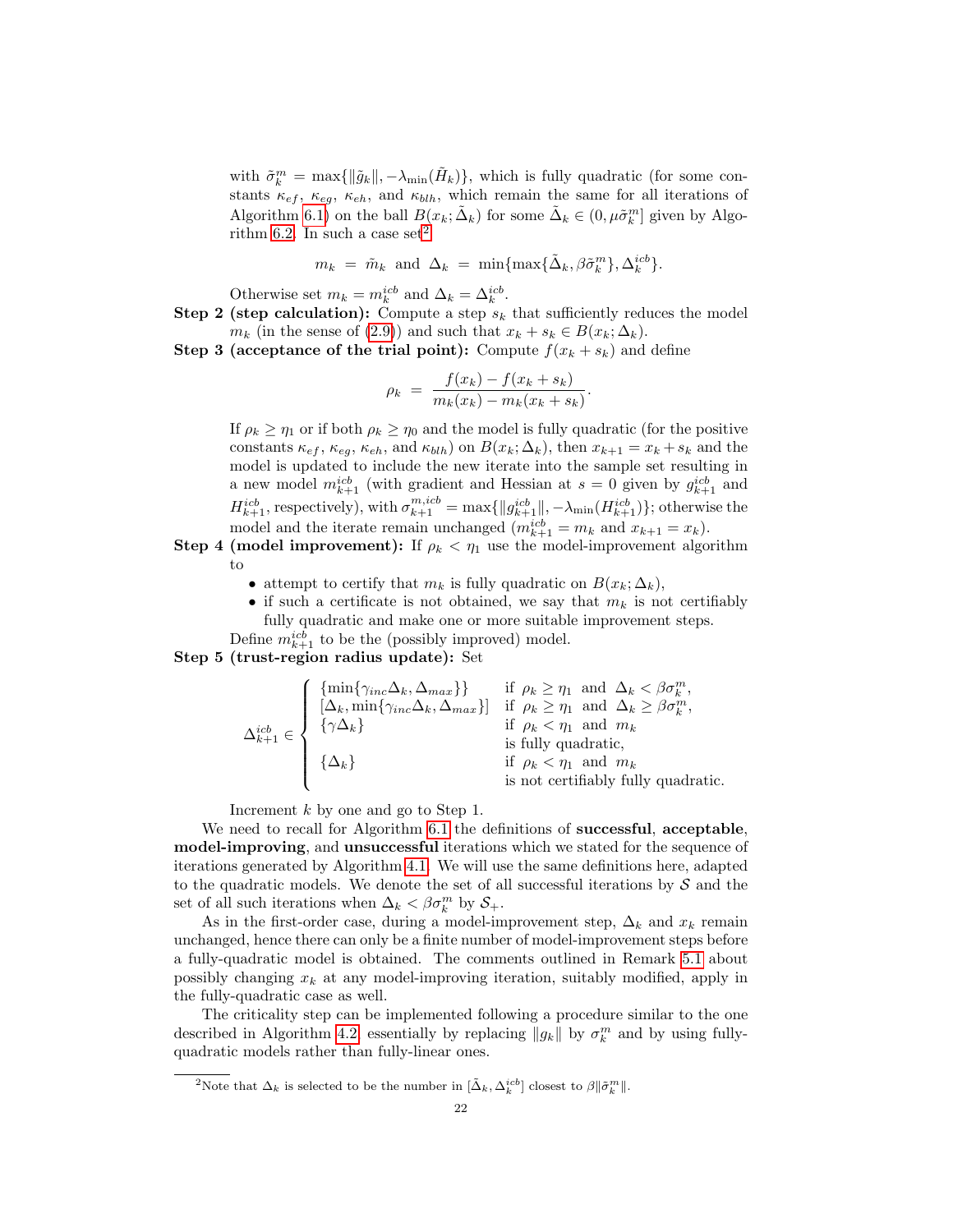<span id="page-22-1"></span>ALGORITHM 6.2 (Criticality step: 2nd order). This algorithm is only applied if  $\sigma_k^{m,icb} \leq \epsilon_c$  and at least one the following holds: the model  $m_k^{icb}$  is not certifiably fully quadratic on  $B(x_k; \Delta_k^{icb})$  or  $\Delta_k^{icb} > \mu \sigma_k^{m, icb}$ . The constant  $\alpha \in (0,1)$  is chosen at Step 0 of Algorithm [6.1.](#page-20-1)

**Initialization:** Set  $i = 0$ . Set  $m_k^{(0)} = m_k^{icb}$ .

**Repeat** Increment *i* by one. Improve the previous model  $m_k^{(i-1)}$  $\binom{n-1}{k}$  until it is fully quadratic on  $B(x_k; \alpha^{i-1}\Delta_k^{icb})$  (notice that this can be done in a finite, uniformly bounded number of steps, given the choice of the model-improvement algorithm in Step 0 of Algorithm [6.1\)](#page-20-1). Denote the new model by  $m_k^{(i)}$  $\mathbf{k}^{(i)}$ . Set  $\tilde{\Delta}_k = \alpha^{i-1} \Delta_k^{icb}$  and  $\tilde{m}_k = m_k^{(i)}$  $\frac{u}{k}$ .

Until 
$$
\tilde{\Delta}_k \leq \mu(\sigma_k^m)^{(i)}
$$
.

Note that if  $\sigma_k^{m,icb} \leq \epsilon_c$  in the criticality step of Algorithm [6.1](#page-20-1) and Algorithm [6.2](#page-22-1) is invoked, the new model  $m_k$  is fully quadratic on  $B(x_k; \tilde{\Delta}_k)$  with  $\tilde{\Delta}_k \leq \Delta_k$ . Then, by Lemma [3.4,](#page-8-0)  $m_k$  is also fully quadratic on  $B(x_k; \Delta_k)$  (as well as on  $B(x_k; \mu \sigma_k^m)$ ).

<span id="page-22-0"></span>7. Global convergence for second-order critical points. For global convergence to second-order critical points, we will need one more order of smoothness, namely Assumption [3.2](#page-8-1) on the Lipschitz continuity of the Hessian of f. It will be also necessary to assume that the function  $f$  is bounded from below (Assumption [5.1\)](#page-15-0). Naturally, we will also assume the existence of fully-quadratic models.

We start by introducing the notation

$$
\sigma^m(x) = \max \{ ||\nabla m(x)||, -\lambda_{\min}(\nabla^2 m(x)) \}
$$

and

$$
\sigma(x) = \max \{ ||\nabla f(x)||, -\lambda_{\min}(\nabla^2 f(x)) \}.
$$

It will be important to bound the difference between the true  $\sigma(x)$  and the model  $\sigma^{m}(x)$ . For that purpose, we first derive a bound on the difference between the smallest eigenvalues of a function and of a corresponding fully-quadratic model.

<span id="page-22-2"></span>PROPOSITION 7.1. Suppose that Assumption [3.2](#page-8-1) holds and m is a fully-quadratic model on  $B(x; \Delta)$ . Then,

$$
|\lambda_{\min}(\nabla^2 f(x)) - \lambda_{\min}(\nabla^2 m(x))| \le \kappa_{eh} \Delta.
$$

Proof. The proof follows directly from the bound [\(3.3\)](#page-8-2) on the error between the Hessians of m and f and the simple observation that if v is a normalized eigenvector corresponding to the smallest eigenvalue of  $\nabla^2 m(x)$  then

$$
\lambda_{\min}(\nabla^2 f(x)) - \lambda_{\min}(\nabla^2 m(x)) \leq v^{\top} [\nabla^2 f(x) - \nabla^2 m(x)]v
$$
  
\n
$$
\leq \|\nabla^2 f(x) - \nabla^2 m(x)\|
$$
  
\n
$$
\leq \kappa_{eh} \Delta.
$$

Analogously, letting  $v$  be a normalized eigenvector corresponding to the smallest eigenvalue of  $\nabla^2 f(x)$ , we obtain

$$
\lambda_{\min}(\nabla^2 m(x)) - \lambda_{\min}(\nabla^2 f(x)) \le \kappa_{eh} \,\Delta
$$
  
23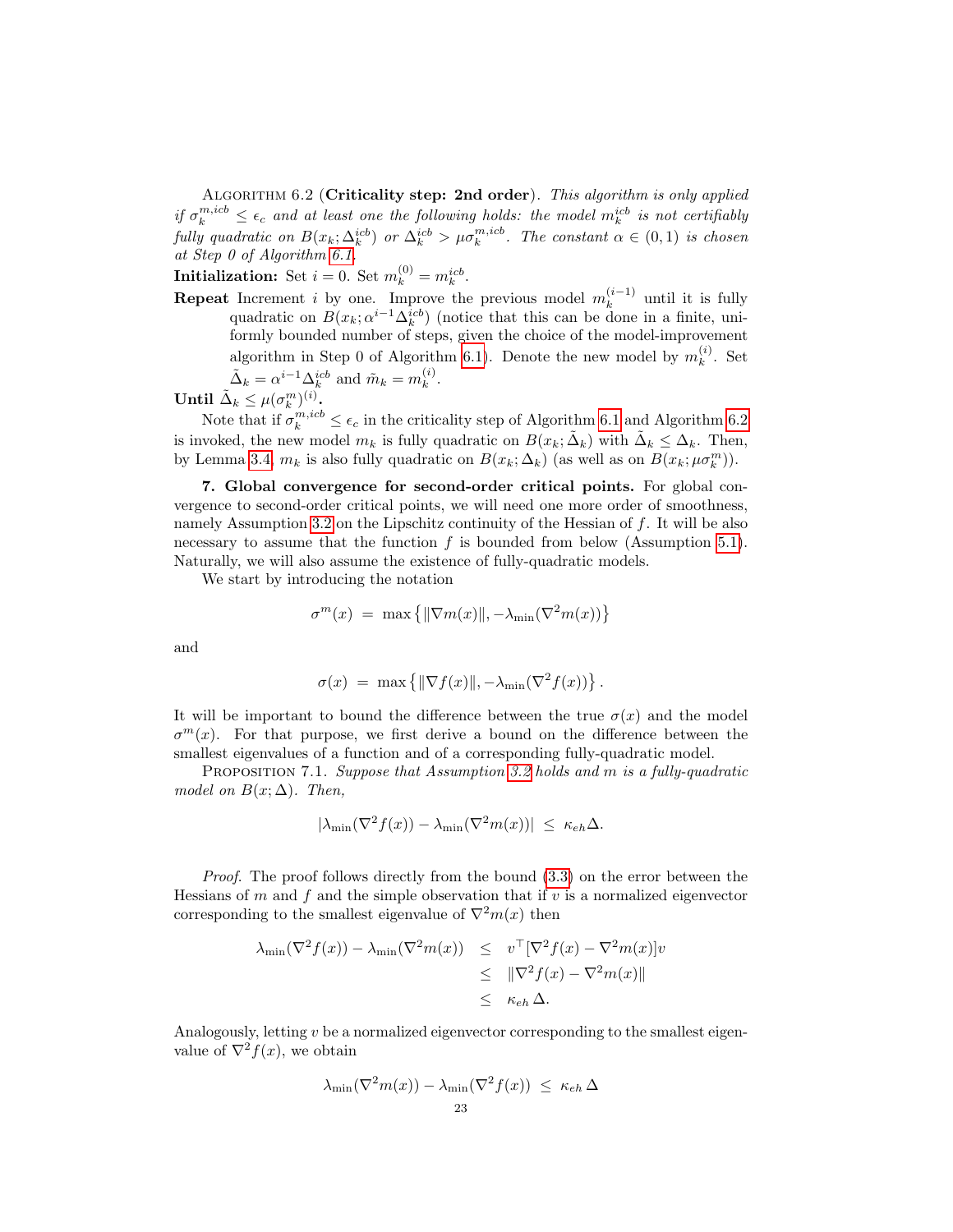and the result follows.  $\square$ 

The following lemma shows that the difference between the true  $\sigma(x)$  and the model  $\sigma^m(x)$  is of the order of  $\Delta$ .

<span id="page-23-2"></span>LEMMA 7.2. Let  $\Delta$  be bounded by  $\Delta_{max}$ . Suppose that Assumption [3.2](#page-8-1) holds and m is a fully-quadratic model on  $B(x; \Delta)$ . Then, we have that

<span id="page-23-3"></span>
$$
|\sigma(x) - \sigma^m(x)| \le \kappa_{\sigma} \Delta, \tag{7.1}
$$

for some  $\kappa_{\sigma} > 0$ .

Proof. It follows that

$$
|\sigma(x) - \sigma^m(x)| = |\max \{ ||\nabla f(x)||, \max\{-\lambda_{\min}(\nabla^2 f(x)), 0\} \} - \max \{ ||\nabla m(x)||, \max\{-\lambda_{\min}(\nabla^2 m(x)), 0\} \} |
$$
  

$$
\leq \max \{ ||\nabla f(x)|| - ||\nabla m(x)|| \},
$$
  

$$
|\max\{-\lambda_{\min}(\nabla^2 f(x)), 0\} - \max\{-\lambda_{\min}(\nabla^2 m(x)), 0\} | \}.
$$

The first argument  $\|\nabla f(x)\| - \|\nabla m(x)\|$  is bounded above by  $\kappa_{eg}\Delta_{max}\Delta$ , because of the error bound [\(3.4\)](#page-8-5) between the gradients of f and m, and from the bound  $\Delta \leq$  $\Delta_{max}$ . The second argument is clearly dominated by  $|\lambda_{min}(\nabla^2 f(x)) - \lambda_{min}(\nabla^2 m(x))|$ , which is bounded above by  $\kappa_{eh} \Delta$  because of Proposition [7.1.](#page-22-2) Finally we need only to write  $\kappa_{\sigma} = \max\{\kappa_{eg}\Delta_{max}, \kappa_{eh}\}\$ and the result follows.  $\square$ 

The convergence theory will require the already mentioned Assumptions [3.2,](#page-8-1) and [5.1,](#page-15-0) as well as the uniform upper bound on the Hessians of the quadratic models (Assumption [5.2\)](#page-15-3).

As for the first-order case, we begin by noting that the criticality step can be successfully executed in a finite number of improvement steps.

LEMMA 7.3. If  $\sigma(x_k) \neq 0$ , Step 1 of Algorithm [6.1](#page-20-1) will terminate in a finite number of improvement steps (by applying Algorithm [6.2\)](#page-22-1).

*Proof.* The proof is analogous to the proof of Lemma [5.1,](#page-14-1) with  $||g_k^{(i)}||$  $\binom{k}{k}$  replaced by  $(\sigma_k^m)^{(i)}$  and  $\nabla f(x_k)$  replaced by  $\sigma(x_k)$ .

We now show that an iteration must be successful if the current model is fully quadratic and the trust-region radius is small enough with respect to  $\sigma_k^m$ .

<span id="page-23-1"></span>LEMMA 7.4. If  $m_k$  is fully quadratic on  $B(x_k; \Delta_k)$  and

$$
\Delta_k \leq \min\left[\frac{1}{\kappa_{bhm}}, \frac{\kappa_{fod}(1-\eta_1)}{4\kappa_{ef}\Delta_{max}}, \frac{\kappa_{fod}(1-\eta_1)}{4\kappa_{ef}}\right]\sigma_k^m,
$$

then the k-th iteration is successful.

Proof. The proof is similar to the proof of Lemma [5.2](#page-15-2) for the first-order case, except that now we need to take the second-order terms into account.

First we recall the fractions of Cauchy and eigenstep decreases [\(2.10\)](#page-5-3), which provide

$$
m_k(x_k) - m_k(x_k + s_k) \ge \frac{\kappa_{fod}}{2} \max \left\{ \|g_k\| \min \left[\frac{\|g_k\|}{\kappa_{bhm}}, \Delta_k \right], -\tau_k \Delta_k^2 \right\}.
$$

From the expression for  $\sigma_k^m$ , one of the two cases has to hold: either  $||g_k|| = \sigma_k^m$ or  $-\tau_k = -\lambda_{\min}(H_k) = \sigma_k^m$ .

In the first case, using the fact that  $\Delta_k \leq \sigma_k^m / \kappa_{bhm}$ , we conclude that

<span id="page-23-0"></span>
$$
m_k(x_k) - m_k(x_k + s_k) \ge \frac{\kappa_{fod}}{2} \|g_k\|\Delta_k = \frac{\kappa_{fod}}{2} \sigma_k^m \Delta_k.
$$
 (7.2)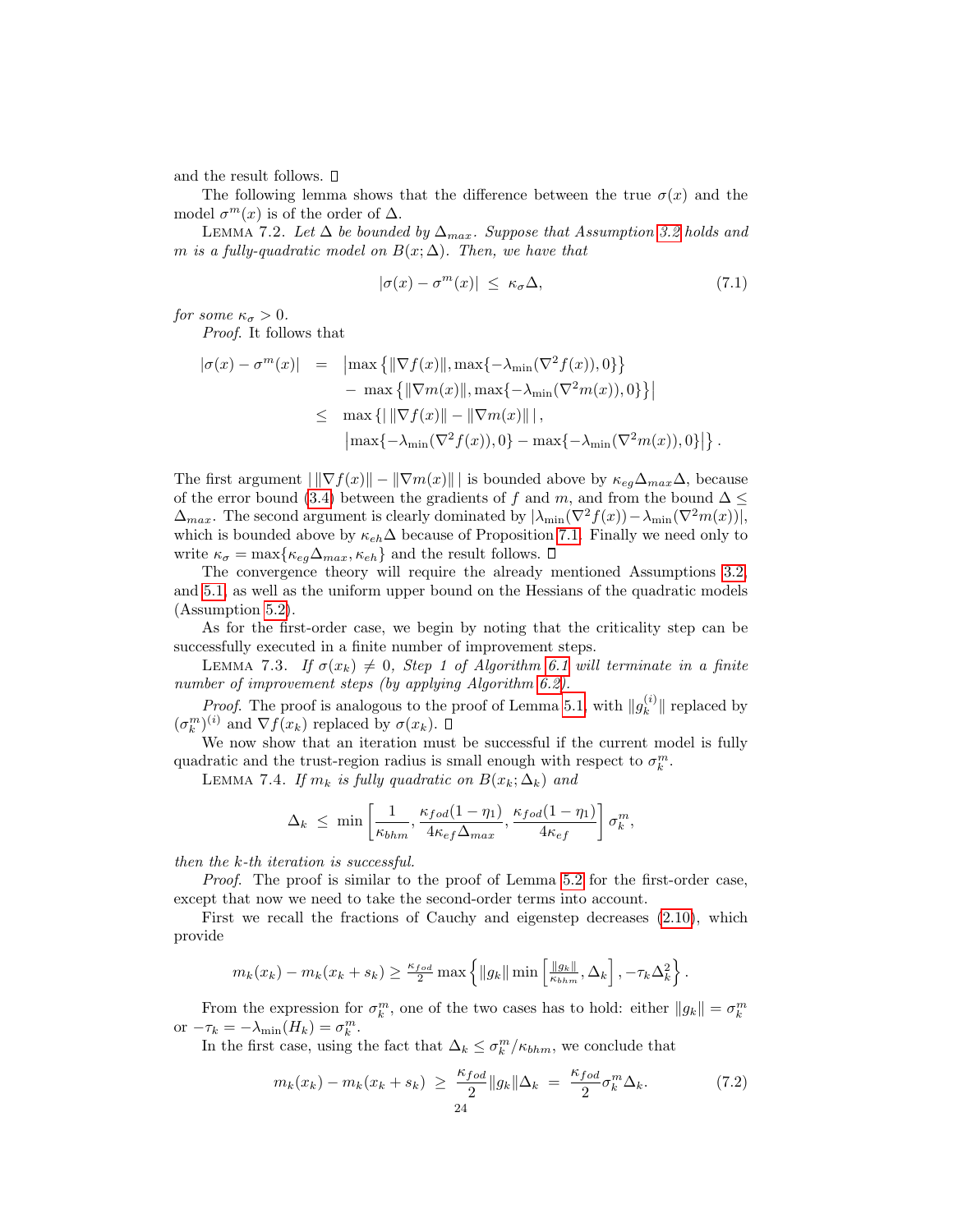On the other hand, since the current model is fully quadratic on  $B(x_k; \Delta_k)$ , we may deduce from [\(7.2\)](#page-23-0) and the bound [\(3.5\)](#page-8-3) on the error between the model  $m_k$  and f that

$$
|\rho_k - 1| \leq \left| \frac{f(x_k + s_k) - m_k(x_k + s_k)}{m_k(x_k) - m_k(x_k + s_k)} \right| + \left| \frac{f(x_k) - m_k(x_k)}{m_k(x_k) - m_k(x_k + s_k)} \right|
$$
  

$$
\leq \frac{4\kappa_{ef}\Delta_k^3}{(\kappa_{fod}\sigma_k^m)\Delta_k}
$$
  

$$
\leq \frac{4\kappa_{ef}\Delta_{max}}{\kappa_{fod}\sigma_k^m}\Delta_k
$$
  

$$
\leq 1 - \eta_1.
$$

In the case when  $-\tau_k = \sigma_k^m$ , we first write

<span id="page-24-0"></span>
$$
m_k(x_k) - m_k(x_k + s_k) \ge -\frac{\kappa_{fod}}{2} \tau_k \Delta_k^2 = \frac{\kappa_{fod}}{2} \sigma_k^m \Delta_k^2. \tag{7.3}
$$

But, since the current model is fully quadratic on  $B(x_k; \Delta_k)$ , we deduce from [\(7.3\)](#page-24-0) and the bound  $(3.5)$  on the error between  $m_k$  and f that

$$
|\rho_k - 1| \leq \left| \frac{f(x_k + s_k) - m_k(x_k + s_k)}{m_k(x_k) - m_k(x_k + s_k)} \right| + \left| \frac{f(x_k) - m_k(x_k)}{m_k(x_k) - m_k(x_k + s_k)} \right|
$$
  

$$
\leq \frac{4\kappa_{\epsilon f} \Delta_k^3}{(\kappa_{\text{fod}} \sigma_k^m) \Delta_k^2}
$$
  

$$
\leq 1 - \eta_1.
$$

In either case  $\rho_k \geq \eta_1$  and iteration k is, thus, successful.  $\Box$ 

As in the first-order case, the following result follows readily from Lemma [7.4.](#page-23-1)

<span id="page-24-1"></span>LEMMA 7.5. Suppose that there exists a constant  $\kappa_1 > 0$  such that  $\sigma_k^m \geq \kappa_1$  for all k. Then, there exists a constant  $\kappa_2 > 0$  such that

$$
\Delta_k \geq \kappa_2
$$

for all k.

Proof. The proof is trivially derived by combining Lemma [7.4](#page-23-1) and the proof of Lemma [5.3.](#page-16-2)  $\Box$ 

We are now able to show that if there are only finitely many successful iterations then we approach a second-order stationary point.

<span id="page-24-3"></span>Lemma 7.6. If the number of successful iterations is finite then

$$
\lim_{k \to +\infty} \sigma(x_k) = 0.
$$

Proof. The proof of this lemma is virtually identical to that of Lemma [5.4](#page-16-1) for the first-order case, with  $||g_k||$  being substituted by  $\sigma_k^m$  and  $||\nabla f(x_k)||$  being substituted by  $\sigma(x_k)$  and by using Lemmas [7.2](#page-23-2) and [7.4.](#page-23-1)  $\Box$ 

We now prove that the whole sequence of trust-region radii converges to zero. Lemma 7.7.

<span id="page-24-2"></span>
$$
\lim_{k \to +\infty} \Delta_k = 0. \tag{7.4}
$$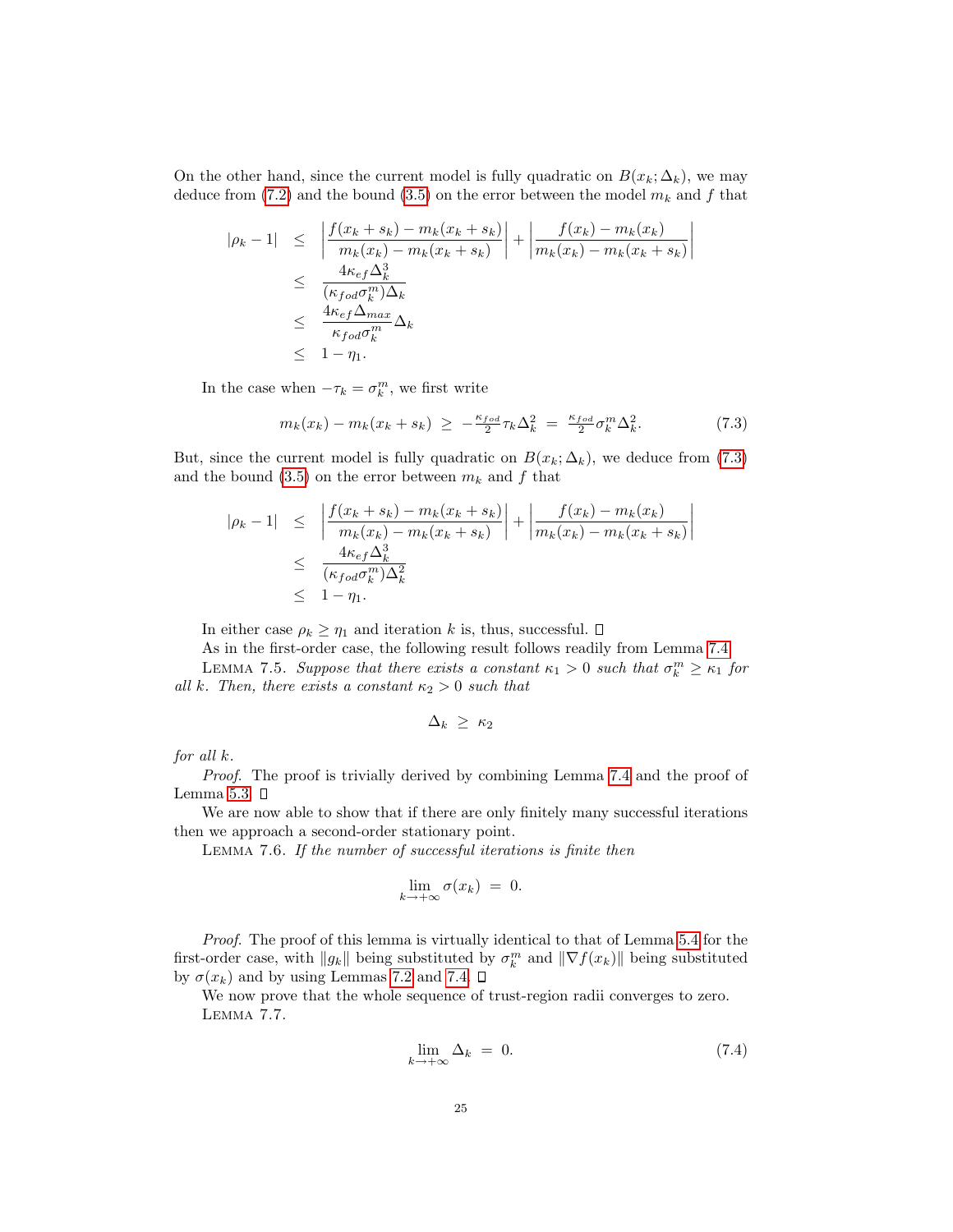*Proof.* When  $S$  is finite the proof is as in the proof of Lemma [5.4](#page-16-1) (the argument is exactly the same). Let us consider the case when S is infinite. For any  $k \in S$  we have

<span id="page-25-0"></span>
$$
f(x_k) - f(x_{k+1}) \geq \eta_1[m(x_k) - m(x_k + s_k)]
$$
  
\n
$$
\geq \eta_1 \frac{\kappa_{fod}}{2} \max \left\{ ||g_k|| \min \left[ \frac{||g_k||}{\kappa_{bhm}}, \Delta_k \right], -\tau_k \Delta_k^2 \right\}.
$$

Due to Step 1 of Algorithm [6.1](#page-20-1) we have that  $\sigma_k^m \ge \min\{\epsilon_c, \mu^{-1}\Delta_k\}$ . If on iteration k  $||g_k|| \ge \max\{-\tau_k, 0\} = \{-\lambda_{\min}(H_k), 0\}$ , then  $\sigma_k^m = ||g_k||$  and

$$
f(x_k) - f(x_{k+1}) \ge \eta_1 \frac{\kappa_{fod}}{2} \min\{\epsilon_c, \mu^{-1} \Delta_k\} \min\left[\frac{\min\{\epsilon_c, \mu^{-1} \Delta_k\}}{\kappa_{bhm}}, \Delta_k\right].
$$
 (7.5)

If, on the other hand,  $||g_k|| < -\tau_k$ , then  $\sigma_k^m = -\tau_k$  and

<span id="page-25-1"></span>
$$
f(x_k) - f(x_{k+1}) \ge \eta_1 \frac{\kappa_{fod}}{2} \min\{\epsilon_c, \mu^{-1} \Delta_k\} \Delta_k^2.
$$
 (7.6)

There are two subsequences of successful iterations, possibly overlapping,  $\{k_i^1\}$ , for which [\(7.5\)](#page-25-0) holds, and  $\{k_i^2\}$ , for which [\(7.6\)](#page-25-1) holds. The union of these subsequences contains all successful iterations. Since  $S$  is infinite and  $f$  is bounded from below, then either the corresponding subsequence  $\{k_i^1\}$  (resp.  $\{k_i^2\}$ ) is finite or the right-hand side of [\(7.5\)](#page-25-0) (resp. [\(7.6\)](#page-25-1)) has to converge to zero. Hence  $\lim_{k\in\mathcal{S}}\Delta_k = 0$ , and the proof is complete if all iterations are successful. Now recall that the trust-region radius can only be increased during a successful iteration, and it can only be increased by a ratio of at most  $\gamma_{inc}$ . Let  $k \notin S$  be the index of an iteration (after the first successful one). Then  $\Delta_k \leq \gamma_{inc} \Delta_{s_k}$ , where  $s_k$  is the index of the last successful iteration before k. Since  $\Delta_{s_k} \to 0$ , then  $\Delta_k \to 0$ , for  $k \notin \mathcal{S}$ .  $\square$ 

<span id="page-25-4"></span>We obtain the following lemma as a simple corollary. Lemma 7.8.

$$
\liminf_{k \to +\infty} \sigma_k^m = 0.
$$

*Proof.* Assume, for the purpose of deriving a contradiction, that, for all  $k$ ,

$$
\sigma^m_k~\ge~\kappa_1
$$

for some  $\kappa_1 > 0$ . Then by Lemma [7.5](#page-24-1) there exists a constant  $\kappa_2$  such that  $\Delta_k \geq \kappa_2$ for all  $k$ . We obtain contradiction with Lemma [7.7.](#page-24-2)  $\square$ 

We now verify that the criticality step (Step 1 of Algorithm [6.1\)](#page-20-1) ensures that a subsequence of the iterates approach second-order stationarity, by means of the following auxiliary result.

<span id="page-25-5"></span>LEMMA 7.9. For any subsequence  $\{k_i\}$  such that

<span id="page-25-2"></span>
$$
\lim_{i \to +\infty} \sigma_{k_i}^m = 0 \tag{7.7}
$$

it also holds that

<span id="page-25-3"></span>
$$
\lim_{i \to +\infty} \sigma(x_{k_i}) = 0. \tag{7.8}
$$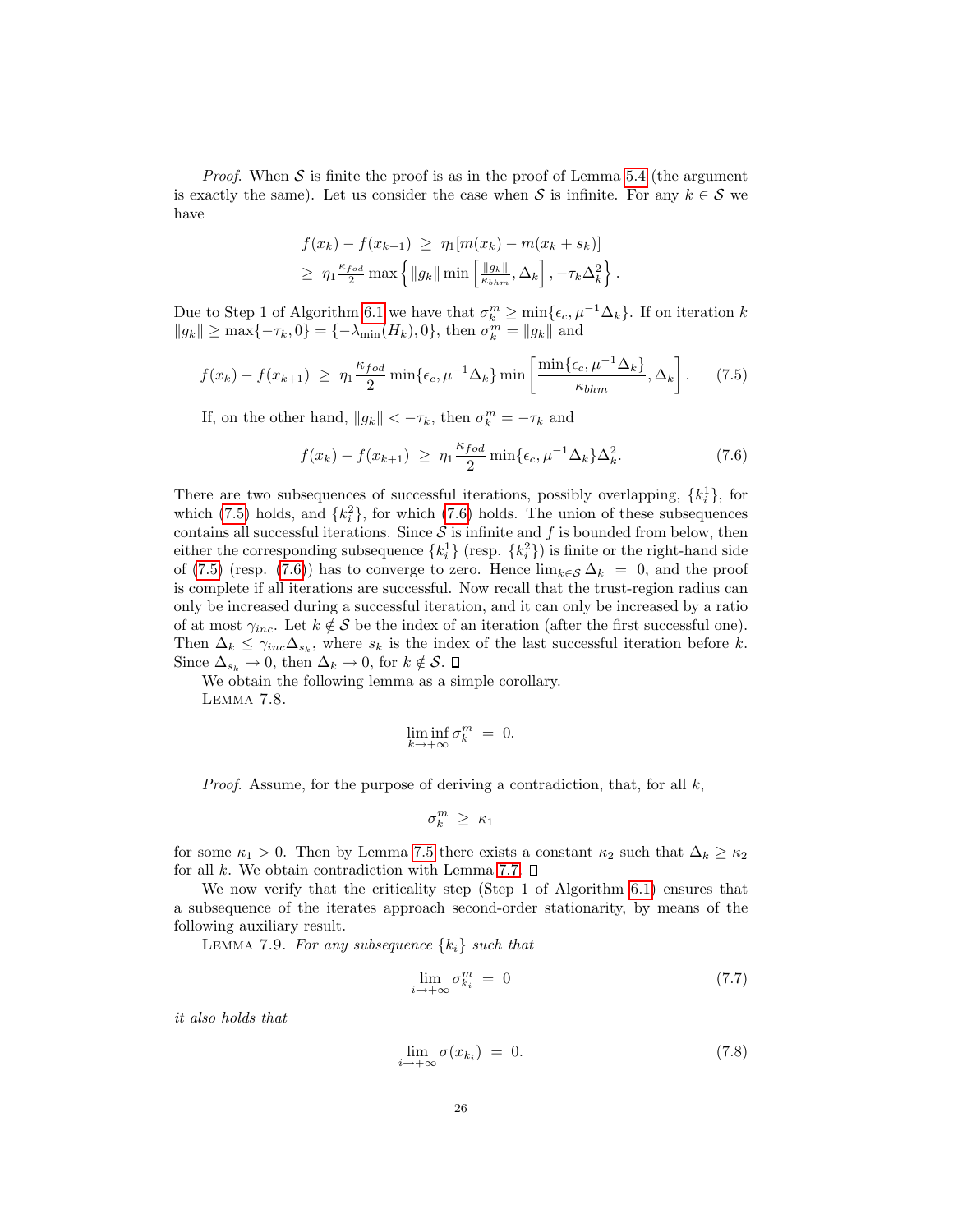*Proof.* From [\(7.7\)](#page-25-2),  $\sigma_{k_i}^m \leq \epsilon_c$  for i sufficiently large. The mechanism of the criticality step (Step 1) ensures then that the model  $m_{k_i}$  is fully quadratic on the ball  $B(x_{k_i}; \Delta_{k_i})$  with  $\Delta_{k_i} \leq \mu \sigma_{k_i}^m$  for all i sufficiently large (if  $\sigma_{k_i}^m \neq 0$ ). Now, using [\(7.1\)](#page-23-3),

$$
\sigma(x_{k_i}) = (\sigma(x_{k_i}) - \sigma_{k_i}^m) + \sigma_{k_i}^m \leq (\kappa_{\sigma}\mu + 1)\sigma_{k_i}^m.
$$

The limit  $(7.7)$  and this last bound then give  $(7.8)$ .  $\Box$ 

Lemmas [7.8](#page-25-4) and [7.9](#page-25-5) immediately give the following global convergence result.

Theorem 7.10. Let Assumptions [3.2,](#page-8-1) [5.1,](#page-15-0) and [5.2](#page-15-3) hold. Then,

$$
\liminf_{k \to +\infty} \sigma(x_k) = 0.
$$

If the sequence of iterates is bounded this result implies the existence of at least one limit point that is second-order critical. We are, in fact, able to prove that all limit points of the sequence of iterates are second-order critical. In this proof we make use of the additional requirement on Step 5, which imposes in successful iterations an increase on the trust-region radius  $\Delta_k$  if it is too small compared to  $\sigma_k^m$ .

Theorem 7.11. Let Assumptions [3.2,](#page-8-1) [5.1,](#page-15-0) and [5.2](#page-15-3) hold. Then,

$$
\lim_{k \to +\infty} \sigma(x_k) = 0.
$$

<span id="page-26-0"></span>*Proof.* Lemma [7.6](#page-24-3) establishes that in the case when  $S$  is finite the theorem holds. Hence, we will assume that  $\mathcal S$  is infinite. Suppose, for the purpose of establishing a contradiction, that there exists a subsequence  $\{k_i\}$  of successful or acceptable iterations such that

$$
\sigma(x_{k_i}) \geq \epsilon_0 > 0, \tag{7.9}
$$

for some  $\epsilon_0 > 0$  and for all i (as in the first-order case, we can ignore the other iterations, since  $x_k$  does not change during such iterations). Then, because of Lemma [7.9,](#page-25-5) we obtain that

$$
\sigma_{k_i}^m \ \geq \ \epsilon \ > \ 0,
$$

<span id="page-26-2"></span>for some  $\epsilon > 0$  and for all i sufficiently large. Without loss of generality, we pick  $\epsilon$ such that

<span id="page-26-1"></span>
$$
\epsilon \leq \min\left\{\frac{\epsilon_0}{2(2 + \kappa_{\sigma}\mu)}, \epsilon_c\right\}.
$$
\n(7.10)

Lemma [7.8](#page-25-4) then ensures the existence, for each  $k_i$  in the subsequence, of a first successful or acceptable iteration  $\ell_i > k_i$  such that  $\sigma_{\ell_i}^m < \epsilon$ . By removing elements from  $\{k_i\}$ , without loss of generality and without a change of notation, we thus obtain that there exists another subsequence indexed by  $\{\ell_i\}$  such that

$$
\sigma_k^m \ge \epsilon \text{ for } k_i \le k < \ell_i \text{ and } \sigma_{\ell_i}^m < \epsilon,\tag{7.11}
$$

for sufficiently large  $i$ , with inequality  $(7.9)$  being retained.

We now restrict our attention to the set  $K$  which is defined as the subsequence of iterations whose indices are in the set

$$
\bigcup_{i \in \mathbb{N}_0} \{k \in \mathbb{N}_0 : k_i \le k < \ell_i\},\
$$
27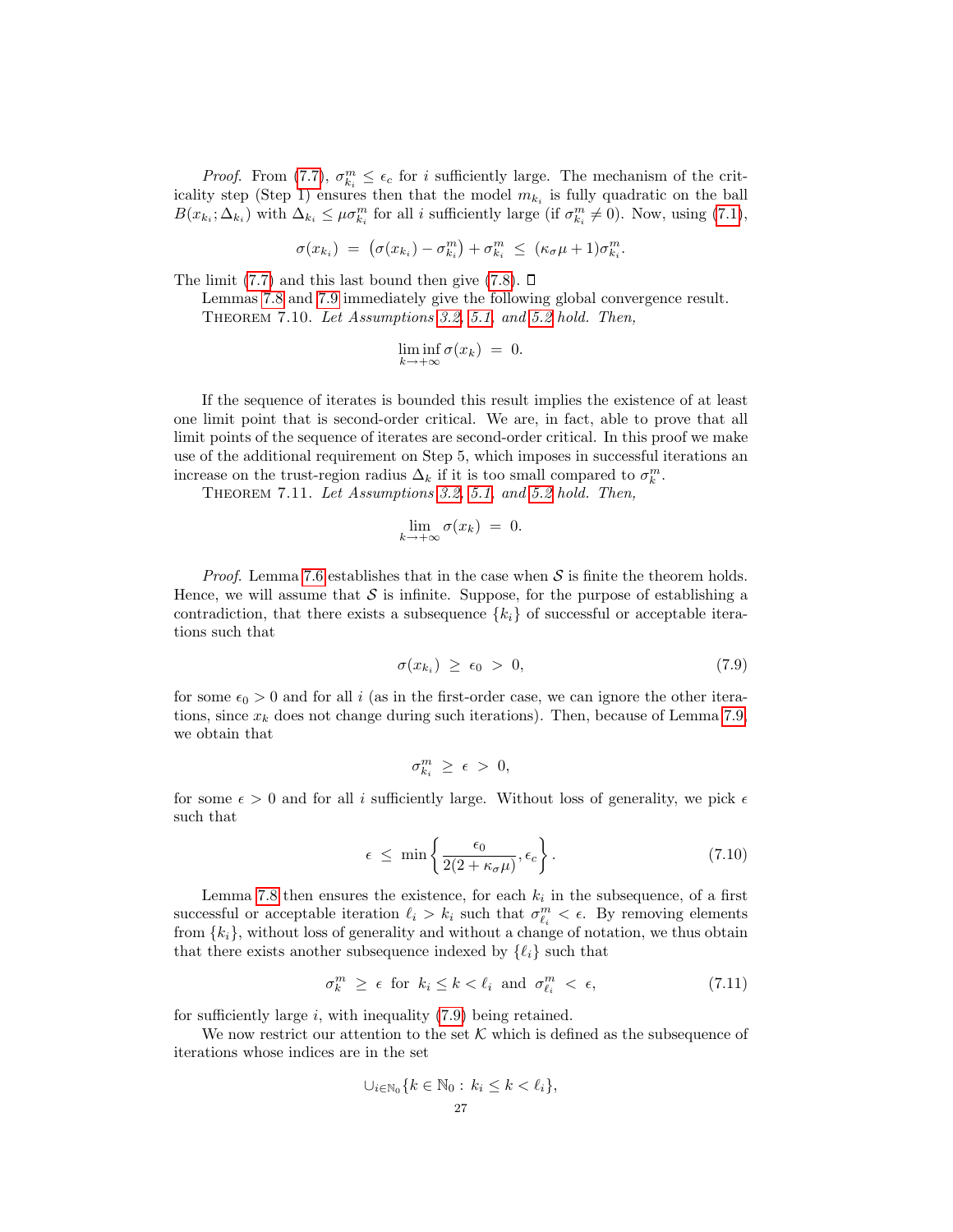where  $k_i$  and  $\ell_i$  belong to the two subsequences defined above in [\(7.11\)](#page-26-1).

From Lemmas [7.4](#page-23-1) and [7.7,](#page-24-2) just as in the proof of Theorem [5.9,](#page-18-3) it follows that for large enough  $k \in \mathcal{K}$  the k-th iteration is either successful, if the model is fully linear, or model improving, otherwise, i.e., that there is only a finite number of acceptable iterations in K.

Let us now consider the situation where an index k is in  $K \cap S \setminus S_{+}$ . In this case,  $\Delta_k \geq \beta \sigma_k^m \geq \beta \epsilon$ . It immediately follows from  $\Delta_k \to 0$  for  $k \in \mathcal{K}$  that  $\mathcal{K} \cap \mathcal{S} \setminus \mathcal{S}_+$ contains only a finite number of iterations. Hence,  $k \in \mathcal{K} \cap \mathcal{S}$  is also in  $\mathcal{S}_+$  when k is sufficiently large.

Let us now show that for  $k \in \mathcal{K} \cap \mathcal{S}_+$  sufficiently large it holds that  $\Delta_{k+1} = \gamma_{inc} \Delta_k$ (when the last successful iteration in  $[k_i, \ell_i - 1]$  occurs before  $\ell_i - 1$ ). We know that since  $k \in S_+$ , then  $\Delta_{k+1}^{icb} = \gamma_{inc} \Delta_k$  after execution of Step 5. However,  $\Delta_{k+1}^{icb}$  may be reduced during Step 1 of the  $k + 1$ -st iteration (or any subsequent iteration). By examining the assignments at the end of Step 1, we see that on any iteration  $k+1 \in \mathcal{K}$ , the radius  $\Delta_{k+1}^{icb}$  is only reduced when  $\Delta_{k+1} \geq \beta \tilde{\sigma}_{k+1}^m = \beta \sigma_{k+1}^m \geq \beta \epsilon$ , but this can only happen a finite number of times, due to the fact that  $\Delta_k \to 0$ . Hence for large enough  $k \in \mathcal{K} \cap \mathcal{S}_+$ , we obtain  $\Delta_{k+1} = \gamma_{inc} \Delta_k$ .

Let  $S^i_+ = [k_i, \ell_i-1] \cap S_+ = \{j^1_i, j^2_i, \ldots, j^*_i\}$  be the set of all indices of the successful iterations that fall in the interval  $[k_i, \ell_i - 1]$ . From the scheme that updates  $\Delta_k$  at successful iterations, and from the fact that  $x_k = x_{k+1}$  and  $\Delta_{k+1} = \Delta_k$  for model improving steps, we can deduce that, for  $i$  large enough,

$$
||x_{k_i}-x_{\ell_i}|| \leq \sum_{j \in \mathcal{S}_{+}^{i}} \Delta_j \leq \sum_{j \in \mathcal{S}_{+}^{i}} (1/\gamma_{inc})^{j_i^* - j} \Delta_{j_i^*} \leq \frac{\gamma_{inc}}{\gamma_{inc} - 1} \Delta_{j_i^*}.
$$

Thus, from the fact that  $\Delta_{j_i^*} \to 0$ , we conclude that  $||x_{k_i} - x_{\ell_i}|| \to 0$ . We therefore obtain that

$$
\lim_{i \to +\infty} \|x_{k_i} - x_{\ell_i}\| = 0.
$$

Now,

$$
\sigma(x_{k_i}) = (\sigma(x_{k_i}) - \sigma(x_{\ell_i})) + (\sigma(x_{\ell_i}) - \sigma_{\ell_i}^m) + \sigma_{\ell_i}^m.
$$

The first term of the right-hand side tends to zero because of the Lipschitz continuity of  $\sigma(x)$ , and is thus bounded by  $\epsilon$  for i sufficiently large. The third term is at most  $\epsilon$ by [\(7.11\)](#page-26-1). For the second term we use the fact that from [\(7.10\)](#page-26-2) and the mechanism of the criticality step (Step 1) at iteration  $\ell_i$ , the model  $m_{\ell_i}$  is fully quadratic on  $B(x_{\ell_i}; \mu \sigma_{\ell_i}^m)$ . Using [\(7.1\)](#page-23-3) and [\(7.11\)](#page-26-1), we also deduce that the second term is bounded by  $\kappa_{\sigma}\mu\epsilon$  (for *i* sufficiently large). As a consequence, we obtain from these bounds and [\(7.10\)](#page-26-2) that

$$
\sigma(x_{k_i}) \leq (2 + \kappa_{\sigma}\mu)\epsilon \leq \frac{1}{2}\epsilon_0
$$

for  $i$  large enough, which contradicts  $(7.9)$ . Hence our initial assumption must be false and the theorem follows.  $\square$ 

8. Acknowledgement. We are grateful to Michael Powell for many helpful comments on the earlier version of the manuscript. In particular his observations led to an improved version of Step 1, to Lemma [3.2,](#page-7-0) and to the insertion of Lemma [5.5](#page-17-0) which helped to shorten and strengthen the proof of the lim-result. We are also grateful to the other anonymous referee for numerous helpful suggestions.